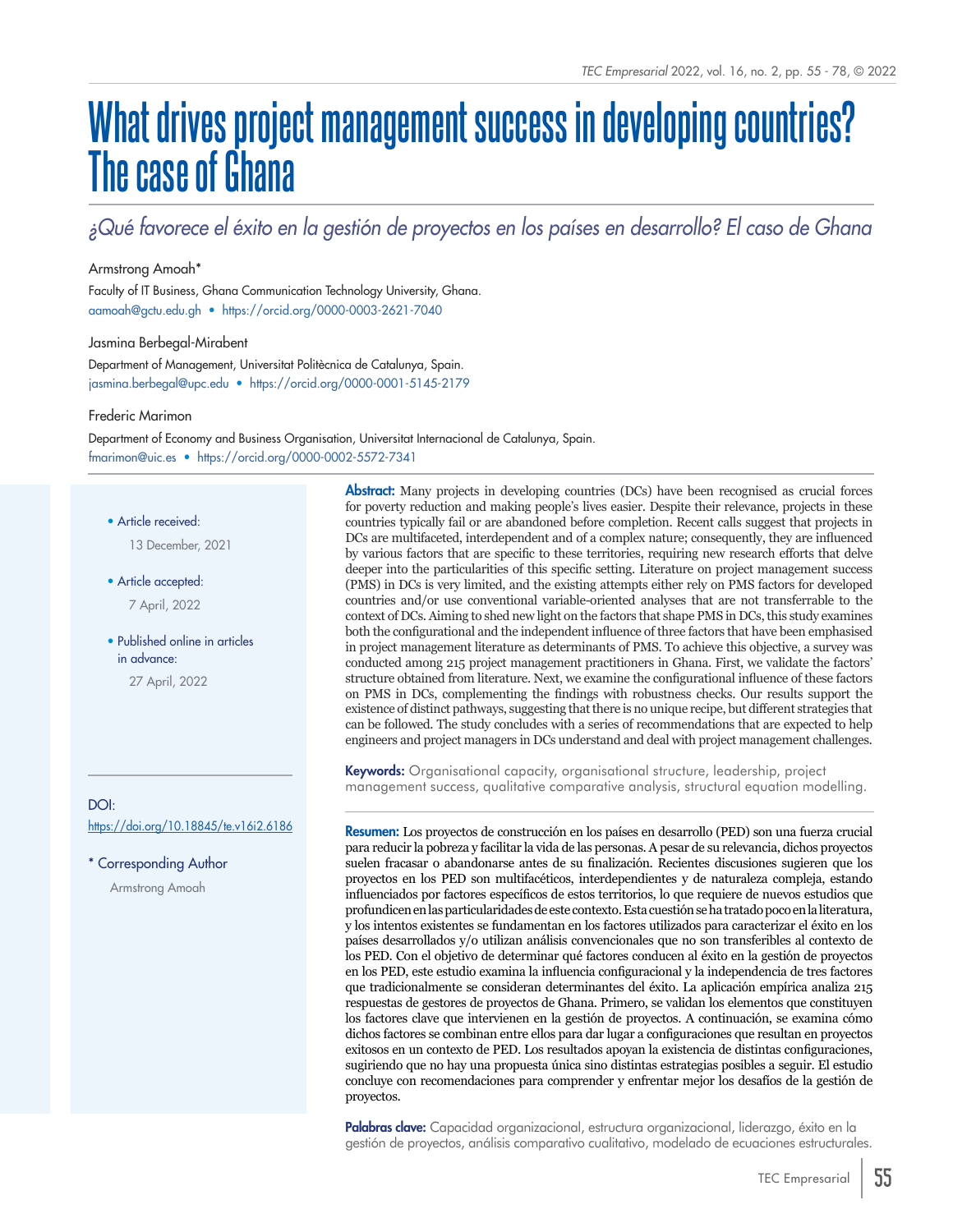## **1. Introduction**

A project can be defined as an endeavour in which human, material and financial resources are organised in a novel way to undertake a unique scope of work, comprising a given set of specifications within cost and time constraints, seeking to achieve beneficial change defined by quantitative and qualitative objectives ([Project Management Institute, 2017\)](#page-22-0). Projects usually involve unique and transient efforts, and are undertaken to achieve planned objectives which can be defined in terms of outputs, outcomes or benefits ([International Project Management Association, 2006](#page-21-0)). The achievement of the abovementioned planned objectives depends greatly on how the project is managed [\(Alias et al., 2014](#page-19-0)).

Within this context, project management (PM) can be understood as the planning, organisation, monitoring and control of all aspects of a project, motivating all project stakeholders to achieve the project goals in a safe manner and within the agreed schedule, budget and performance criteria (Radujkovića & Sjekavicab, 2017). This definition suggests that in PM there is a strong focus on performance and whether success is accomplished. Therefore, project management success (PMS) refers to the level of efficiency the project achieves to reach its objectives ([Siles, 2021\)](#page-22-1). A successfully managed project is one that is completed within time, the cost of the project being within budget and meeting the initial planned performance ([Tesfaye et al., 2017\)](#page-22-2).

PM has become a very popular and effective tool that is not only used by corporations to achieve their business objectives, but also by public administrations to boost their developmental agenda ([Ofori, 2013](#page-22-3)). Certainly, PM methods have been extensively used by many public and private entities to solve their problems, manage scarce resources and achieve important objectives ([Essilfie-Baiden,](#page-20-0)  [2019](#page-20-0)). The wide variety of applications of its practice reinforces the need to train professionals in this area so that they can lead teams and improve the project's chances of success. This is particularly relevant in the case of developing countries (DCs). According to [Ofori-Kuragu et al. \(2016\)](#page-22-4), the policies introduced by governments are usually converted to projects and are recognised as the channels through which governmental initiatives can be implemented. The impact of government interventions is thus dependant on how these projects are managed. Given the limited resources of DCs, efficient PM in such countries is of paramount importance.

Unfortunately, the rate of PM failure in DCs and its consequences, such as cost overrun, is a fact, and has become a matter of concern. Recent works in several DCs have evidenced that a high percentage of projects incur cost overruns and delays (e.g. [Asiedu & Adaku, 2019](#page-19-1); Damoah [& Akwei, 2017](#page-20-1); [Ullah et al., 2018](#page-23-0)). In the same vein, [Kamaruddeen \(2020\)](#page-21-1) mentioned that only 16 per cent of 8,000 construction projects in Nigeria were completed within budget, on time and at the required level of quality. [Ika \(2012\)](#page-20-2) stated that many obstacles, described as notorious and critical implementation problems, impede PMS. While some are easy to deal with, others are almost uncontrollable. PM in many DCs faces problems related to execution and governance, limiting their successful completion, and of those that come to an end, the vast majority are not completed as initially projected [\(Amoah et al., 2021](#page-19-2)). Likewise, projects in DCs, and particularly those that respond to governmental strategies, typically have to deal with non-technical problems such as a large number of participants, poor procurement systems, bureaucratic processes, lack of skills and resources, and complex procedures ([Williams, 2017\)](#page-23-1). The result is a number of incomplete, misleading or delayed projects ([Fong et al., 2006](#page-20-3)).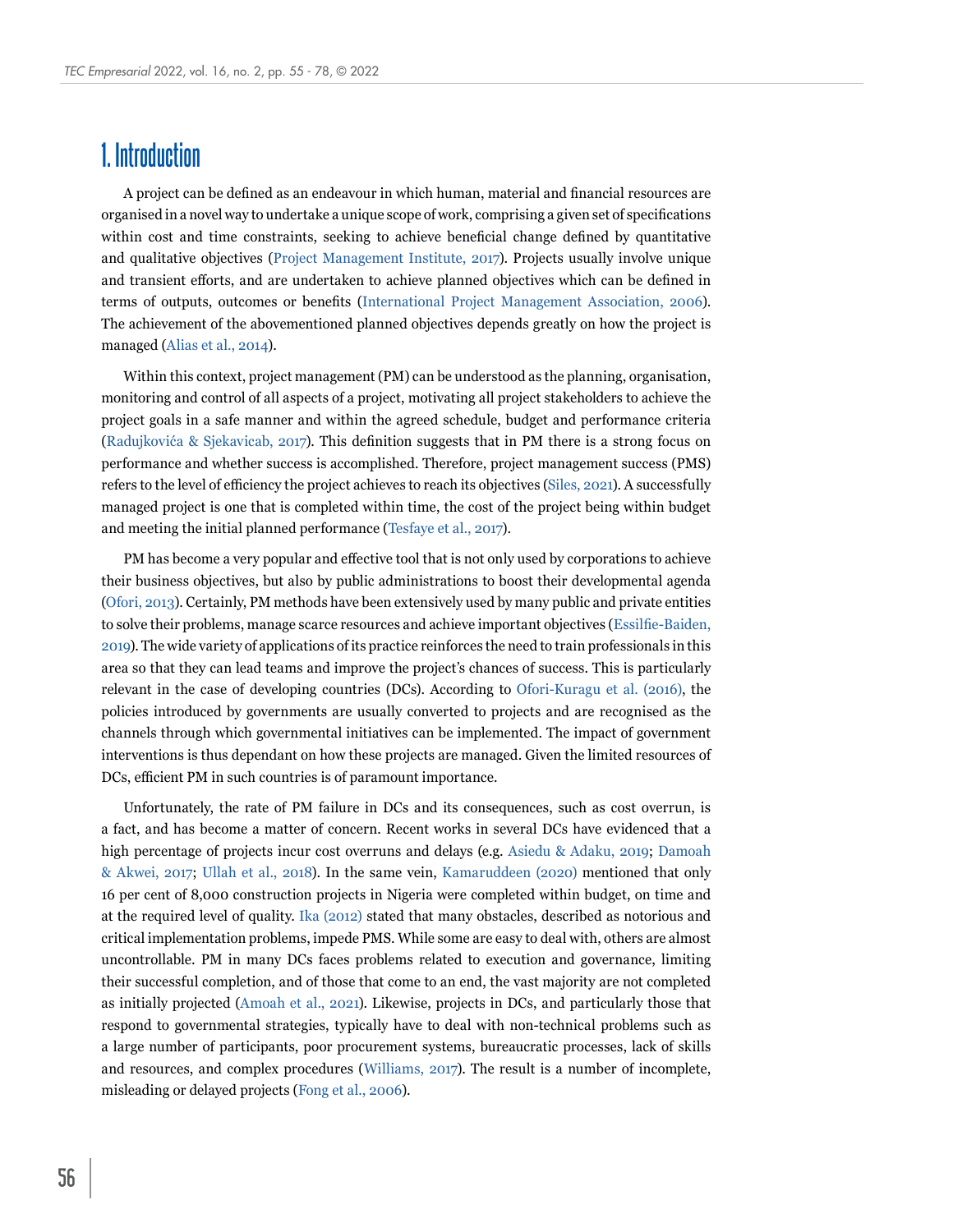The reason that some projects that are successfully implemented in developed countries fail when replicated in DCs is not because the projects are deficient or are not conducive for DCs, but rather because they are not properly assessed and managed in the peculiar and complex context of these countries ([Yanwen, 2012\)](#page-23-2). PM challenges in DCs are usually addressed as if they were happening in more favourable territories. DCs do not have the same socio-economic environment as developed countries; therefore, project managers need specific skills and competences to manage the complexity of projects successfully in such a challenging context ([Amoah & Marimon, 2021](#page-19-2)).

Previous studies have signalled organisational capacity, organisational structure and leadership as indispensable factors that significantly influence PMS ([Aniagyei, 2011](#page-19-3); [Blaskovics, 2014](#page-19-4); Hyväri, 2006); however, these studies have neglected the specificities of DCs, being conducted mainly in wealthy economies. In addition, most of these works used conventional variable-oriented analyses (VOA) to investigate the independent effects of each of these factors on PMS. The use of VOA offers a narrow approach in the finality of whether each variable is valuable or not in predicting a specific outcome, hindering any interpretative approach explaining causation with a set of variables moving jointly. VOA assumes symmetrical relationships between variables, when the reality is far more complex ([Lee, 2008\)](#page-21-2). Furthermore, most VOAs build on linear additive models that aim at measuring the unique contribution of each independent variable to a dependent variable and do not report three-way or four-way interaction, and if they do it, they do so with great difficulty explaining such terms [\(Woodside, 2010](#page-23-3)).

While VOAs have brought valuable insights for project initiators to recognise critical factors that require attention for effective PM, they have underestimated the fact that projects in DCs are multifaceted, interdependent and complex in nature ([Ackah, 2020;](#page-19-5) [Murch, 2001\)](#page-21-3). This implies that studying the effects of critical success factors independently is not sufficient. The use of qualitative comparative analysis (QCA) is therefore recommended. QCA studies cases as configurations of causes and conditions, thus increasing the possibility of diverse interpretations. It allows a higher degree of flexibility in terms of examining causal complexities under the rubric of multiple conjunctural causation, and accurately expresses the various routes to a given outcome. This characteristic is particularly attractive for the purpose of our study, as the asymmetry in the relationships between the factors (organisational capacity, organisational structure and leadership) and the outcome (PMS) deserves further investigation, particularly in DCs ([Ofori,](#page-22-3)  [2013](#page-22-3); [Yanwen, 2012](#page-23-2)). By using QCA we do not impose one unique formula, but instead allow project-oriented organisations to combine their limited resources and capabilities freely to find their path to PMS.

Based on the previous arguments, this study seeks (1) to validate three major factors (namely, organisational capacity, organisational structure and leadership) that, according to the literature, influence PMS in the context of DCs; (2) to employ alternative analytical techniques to reveal which configuration(s) of these factors influence PMS in DCs; and, based on these, (3) to draw managerial and policy implications with a special focus on DCs.

The remainder of the article is structured as follows. After this introduction, we dive deeper into the theoretical foundations that support this research and review the three main factors included in our framework. Next, we describe the data collection process and the methodology to test our model empirically. Afterwards, the results are reported, followed by the discussion and the implications of the findings. The paper ends with the concluding remarks, limitations and suggestions for future research.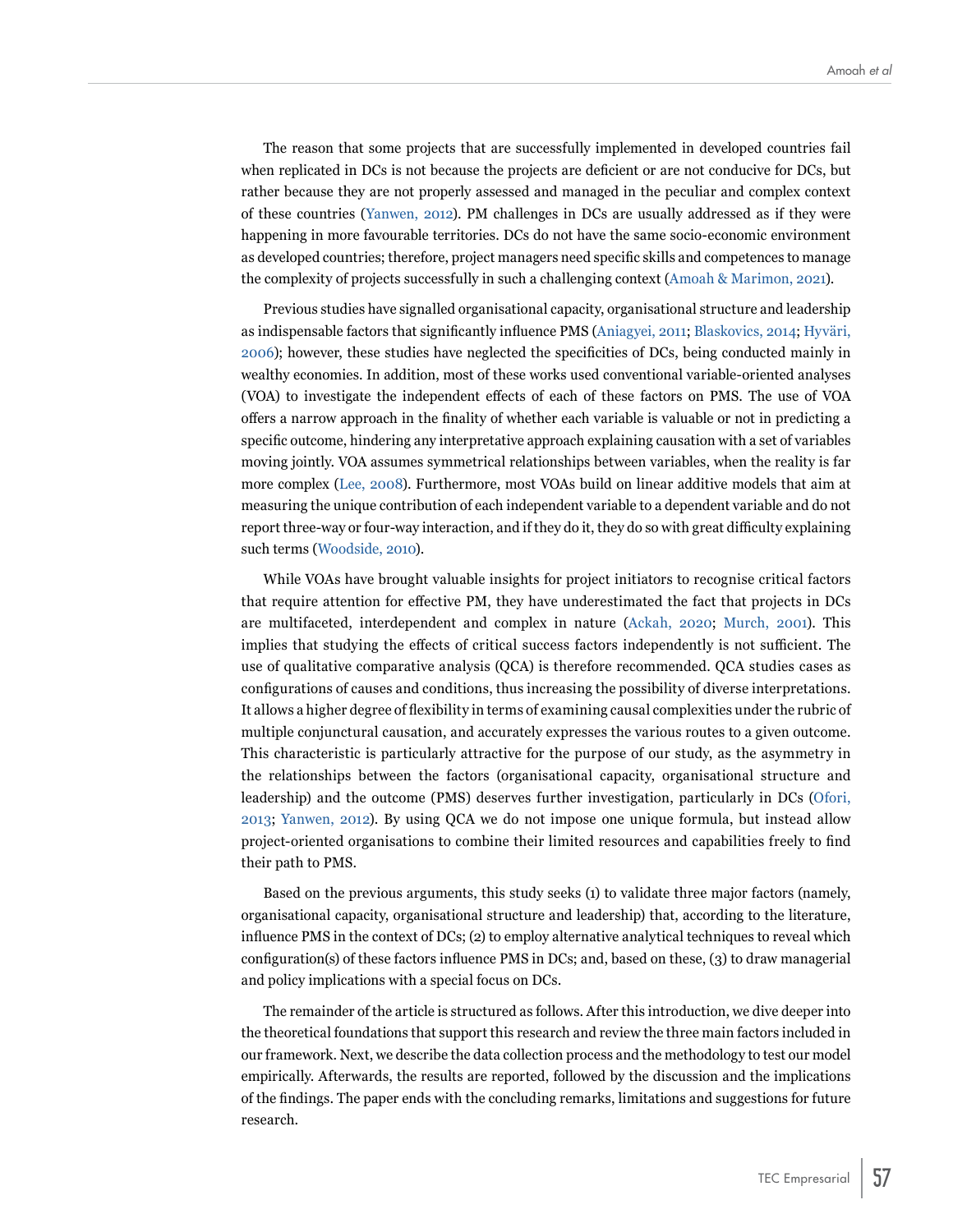# **2. Theoretical underpinnings**

Like many other disciplines, PM is a dynamic field in continuous evolution; therefore, what constituted PM success some years ago might no longer apply. Nevertheless, we can come up with a broad definition of PMS that puts the emphasis on the convergence of the ability of a process to meet the technical goals of a given project whilst not deviating from the constraints of scope, time and cost, and the usefulness of the project as perceived by beneficiaries, sponsors and the project team [\(Alias et al., 2014](#page-19-0); [Milosevic & Patanakul, 2005](#page-21-4)).

This broad definition opens the door to multiple subtleties in the interpretation. Not surprisingly, different authors have come up with various PMS factors, resulting in a lack of consensus among researchers on the criteria for judging PMS ([Fortune & White, 2006](#page-20-4)). Diverse contexts and situations contribute to enlarge the list of critical success factors for PMS ([Frefer et](#page-20-5)  [al., 2018](#page-20-5)). Nevertheless, the existing literature tends to use the traditional "iron triangle"—cost, quality and schedule—as the main criteria for measuring PMS ([Walker & Shen, 2002](#page-23-4)); yet these factors can be operationalised in a number of ways. More recently, the literature has emphasised the skills necessary to manage a project effectively and combined the three aforementioned dimensions with competences and abilities such as good planning, clear responsibility and accountability, effective leadership, governance and communication, among others ([Amoah &](#page-19-2)  [Marimon, 2021](#page-19-2); [Ahmed & Mohamad, 2016](#page-19-6)).

For the purpose of this study, we draw upon the model proposed in the works by [Aniagyei](#page-19-3)  [\(2011\)](#page-19-3), [Blaskovics \(2014\)](#page-19-4) and Hyväri (2006), whose settings included both developed countries and DCs, considering three main factors: organisational capacity, organisational structure and leadership. Note that these factors have been widely examined in developed countries and practical examples are widely documented, yet their use in DCs is still limited. Therefore, in the paragraphs that follow, we elaborate on how they can be operationalised taking into account the particularities of DCs.

#### 2.1 Organisational capacity

Organisational capacity refers to the ability of an organisation to use its skills and resources effectively to achieve its objectives and satisfy its stakeholders' requirements [\(Bjorvatn & Wald,](#page-19-7)  [2018](#page-19-7)). These skills and resources include staffing, infrastructure, technology, financial resources, strategic leadership, process management, networks and linkages with other organisations and groups. Consequently, the capacity of an organisation involves all the components it takes for an organisation to achieve its mission, from physical resources to people and ideas. It involves an organisation's ability to execute tasks, or the enabling factors that allow an organisation to execute its duties and achieve its objectives effectively ([Cox et al., 2018](#page-20-6)). Simplifying this definition, the [World Bank \(2019\)](#page-23-5) describes organisational capacity as the ability of an institution to use its skills, assets and resources to attain its objectives.

Recent studies have emphasised the critical role organisational capacity plays in achieving PMS. [Bjorvatn and Wald \(2018\)](#page-19-7) and [Hanisch et al. \(2009\)](#page-20-7) argued that successful PM is dependent on an organisation's human, financial and technical capacities. Consequently, organisational capacity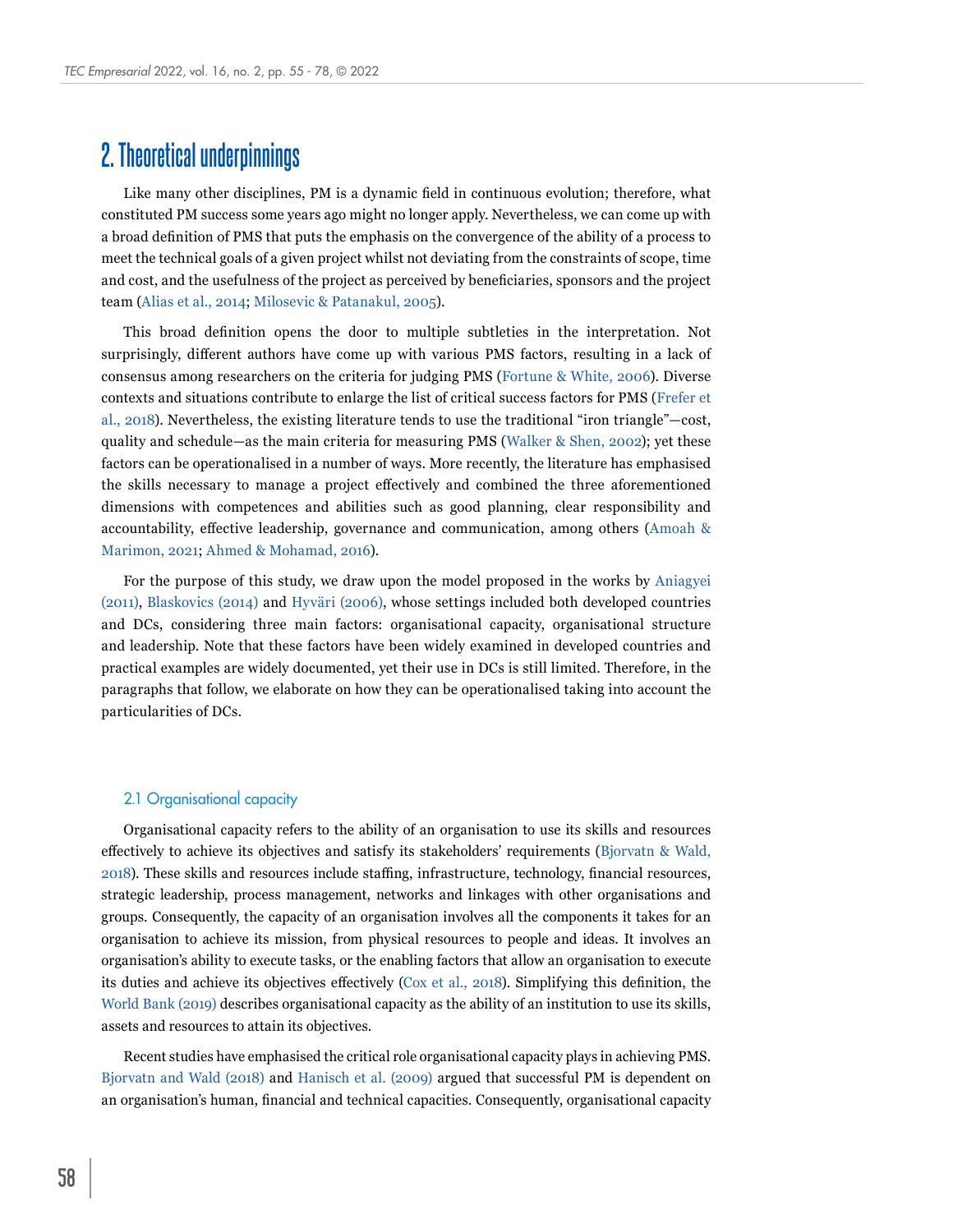has been found to have a direct effect on the quality, time spent and overall success of a single project ([Rankonyana, 2015](#page-22-5)). Therefore, embarking on effective monitoring and evaluation of an organisation's capacity development is of critical importance to ensure that capacity development initiatives actually lead to PMS [\(Cox et al., 2018](#page-20-6)).

In their attempt to operationalise organisational capacity, [Muriithi et al. \(2016\)](#page-21-5) used determinants such as human resources (e.g. personnel, roles and responsibilities); strategic leadership (e.g. vision and mission, mandate, organisational structure, organisational goals and objectives, motivation, incentives and appraisal procedures); financial resources (e.g. budgetary allocations); infrastructure (e.g. technology and facilities); processes management (e.g. processes and knowledge sharing and building); and the external environmental (e.g. legal and administrative environments, political will, policies, and networks and partnerships with other stakeholders). Using a more summarised approach, [Connolly and Lukas \(2002\)](#page-20-8) mentioned the determinants of organisational capacity which they observed to be critical for PMS: mission, vision and strategy, governance and strategic leadership, finance, internal operations and management, and program delivery. Other determinants commonly used in the PM literature include leadership capacity, operational capacity, management capacity, adaptive capacity ([Engle,](#page-20-9)  [2011\)](#page-20-9), structure or governance, skills, human capital and accountability ([Cox et al., 2018\)](#page-20-6).

#### 2.2 Organisational structure

Organisational structure is the prescribed system of work and communication relationships that directs, integrates and motivates employees to work together towards the achievement of the organisation's objectives ([Ochieng, 2016](#page-21-6)). The structure of an organisation involves the methods used to divide, categorise and integrate tasks [\(Sablynski, 2012](#page-22-6)), along with the framework used to supervise the organisation's operations ([Ubani, 2012\)](#page-23-6).

In the field of PM, the structure of an organisation has been found to have a significant effect on PMS. Studies show that the structure of a project-oriented organisation largely affects the way the project team interacts and works, which subsequently impacts the organisation's ability to manage its projects successfully ([Wallace, 2007](#page-23-7)). Consequently, organisations have been advised to be cautious about their structure since it influences their productivity, efficiency and effectiveness in terms of PM [\(Ubani, 2012](#page-23-6)). Also, it affects the authority of the project manager to make decisions regarding information dissemination and the integration of the construction aspect of the project ([Ekundayo et al., 2013\)](#page-20-10), and permits the arrangement of tasks with respect to different functional groups that work with each other in PM ([Inuwa & Kunya, 2015](#page-21-7)).

Early conceptualisations of the construct of organisational structure resorted to the use of organisational complexity, formalisation, centralisation, decentralisation of authority, technological demands, organisational growth, environmental turbulence and size, and business strategy ([Mukalula, 1996\)](#page-21-8). [Pennings \(2002\)](#page-22-7) divided the determinants in two broad categories: centralisation (which includes employees' involvement in decision-making, classification of authority and departmental participation in decision-making) and formalisation (which includes job codification, job specificity, strictness, rule observation and written communication), while [Robbins and Bamwell \(2006\)](#page-22-8) distinguished five dimensions: strategy, organisational size, technology, environment and power control. Also, the work of [Ubani \(2012\)](#page-23-6) in the context of civil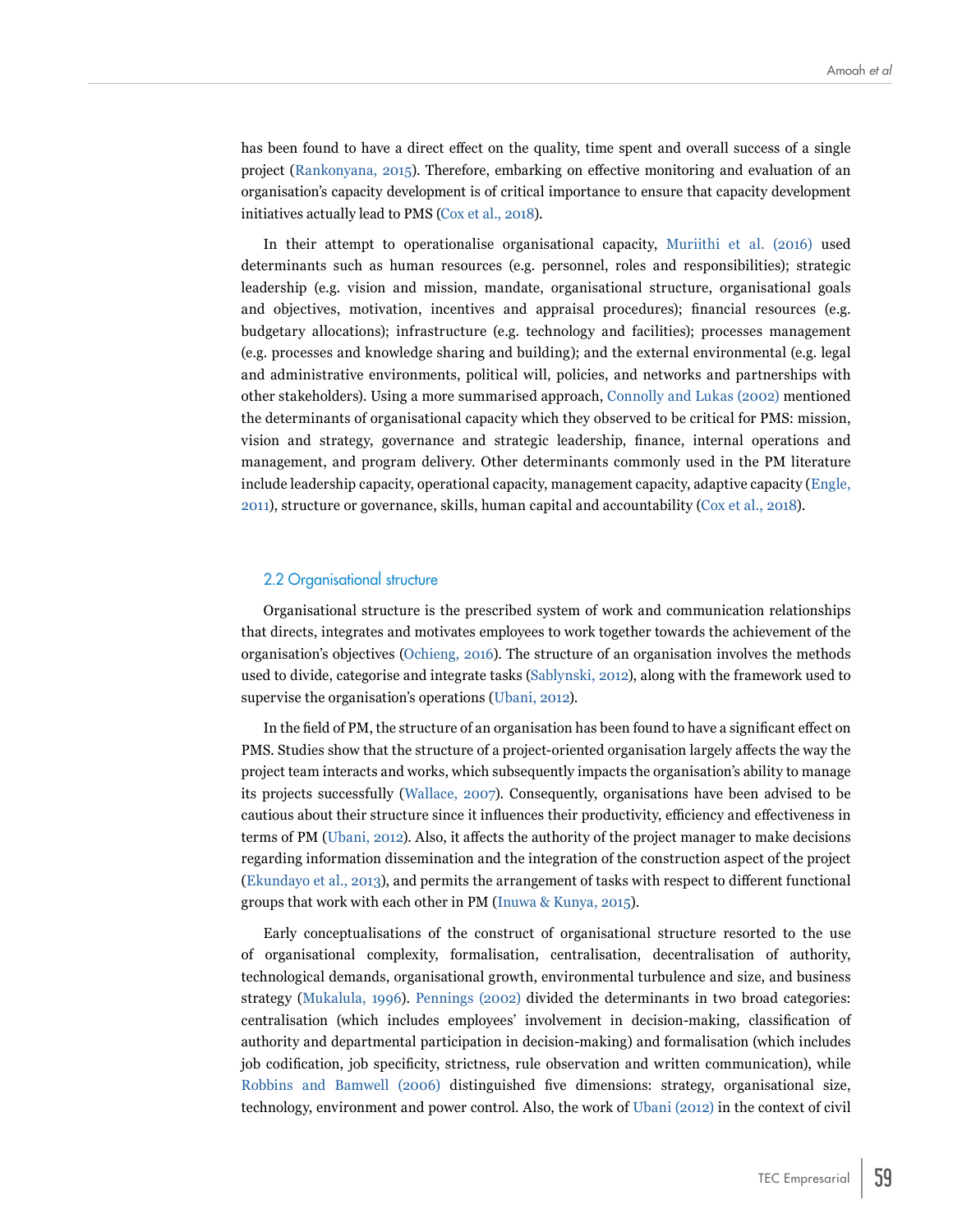engineering projects is remarkable, where he used span of control, level of flexibility, supervisors' competence and level of lean staffing, number of divisions/departments, levels of power/authority and communication flow, accountability and quality-oriented indices, and level of simplicity.

#### 2.3 Leadership

Leadership can be defined as an influencing process between superiors and subordinates towards the achievement of organisational objectives [\(Lussier & Achua, 2013](#page-21-9)). It involves the chain of command in an organisation from which authority flows. People in leadership are expected to perform certain roles over other employees and are expected to assign tasks and responsibilities to their subordinates ([Ochieng, 2016](#page-21-6)). To accomplish this task, leaders should have the ability to make decisions, have energy, a sense of duty, confidence and pride in command, and be able to influence followers to engage in achieving organisational objectives, using appropriate motivational techniques of influence based on power and formal or informal authority ([Islam et al., 2017\)](#page-21-10).

The impact of leadership on PMS has been recognised by [Burke et al. \(2006\)](#page-19-8), who stated that without dynamic leadership, the project team responsible for the delivery of the organisation's project objectives would be like a rudderless boat. Similarly, [Turner \(2006\)](#page-22-9) argued that in the context of PM, leadership ensures compliance with procedures, the establishment of appropriate relationships, and communication of the values of the organisation, resulting in PMS. According to [Kerzner \(2013\),](#page-21-11) there are four vital components when exercising good PM leadership methodologies, these being effective communication, effective co-operation, effective teamwork and trust, all having a significant impact on PMS. Based on the above arguments, since leadership plays an important role in achieving PMS, the project manager is expected to pay special attention to his management and leadership roles [\(Pandya, 2014\)](#page-22-10).

Measurement of the attributes of leadership in PM differs from study to study, although each approach tries to highlight the areas in which a leader must excel. For instance, [Meredith and](#page-21-12)  [Mantel \(2011\)](#page-21-12) identified the quality of technical skills, political awareness, the kind of orientation towards achieving stated objectives, and level of self-esteem. [Larson and Gray \(2014\)](#page-21-13) focused on being a systems thinker and skilful politician with personal integrity, pro-activeness, emotional intelligence, a general business perspective, time management and optimism as determinants of leadership. [Dulewicz and Higgs \(2004\)](#page-20-11) developed three categories of determinants of leadership: managerial (resource management, engaging, communicating, empowering development and achievement); intellectual (detailed analysis and judgement, vision, and creativity and strategy); and emotional (self-recognition, emotional resilience, intuitiveness, sensitivity influence, motivation and consciousness). A more recent characterisation of leadership is that proposed by [Sienkiewicz-Malyjurek \(2016\)](#page-22-11) which includes innovativeness, coherence, inventiveness, conciseness, confidence, consistency, open-mindedness and competence.

#### 2.4 The Ghanaian context

Ghana is the country chosen for the empirical application. Like many DCs, Ghana faces several setbacks in the management of its projects (Darko & Löwe, 2016). Studies on this country report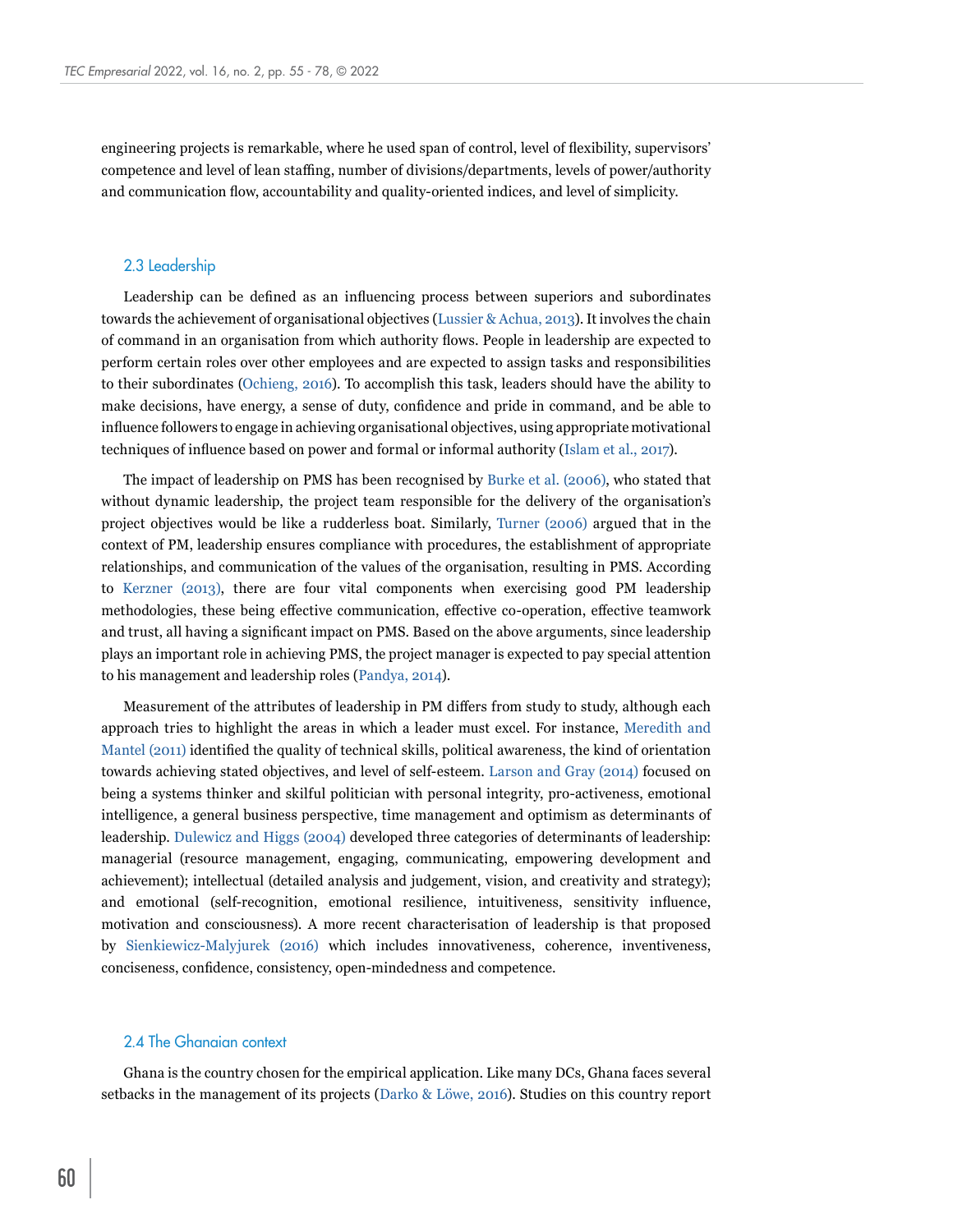a lot of incomplete projects that have not yielded any benefits to the citizenry ([Kissi et al., 2015](#page-21-14)). Projects, which are a significant part of the economy of Ghana, have been highlighted as a priority in most of the country's budget statements ([Budget of the Republic of Ghana, 2019](#page-19-9); [Damoah &](#page-20-1)  [Akwei, 2017](#page-20-1)). Nevertheless, in most cases, the outcome obtained from the implementation of these projects has not met the goals set at the beginning in terms of time, cost and quality ([Ofori-Kuragu](#page-22-4)  [et al. 2016\)](#page-22-4). What is more, as [Damoah and Kumi \(2018\)](#page-20-12) observed, many projects in Ghana not only fail to achieve their anticipated objectives but are completely abandoned half way through. Researchers have often attributed these PM failures to a lack of understanding of the complex, multi-faceted and interdependent nature of PM in Ghana ([Ofori-Kuragu et al., 2016](#page-22-4)). It is worth noting that the aforementioned problems are not specific to Ghana but are commonly shared by many DCs ([Owusu-Ansah & Louw, 2019](#page-22-12)). Thus, the selection of this country for the study is deemed appropriate.

## **3. Methodology**

#### 3.1 Sample Design and Data Collection

In order to obtain data on the role of organisational capacity, organisational structure and leadership in achieving PMS in DCs, a survey targeted certified PM practitioners in Ghana, of who, according to the Project Management Institute of this country, there were 442. The profile of the survey participants includes government officials, heads of public and private institutions, civil servants who give project contracts, contractors and managers, managers of non-governmental organisations, and employees of project-oriented organisations. Using [Sekaran's \(2009\)](#page-22-13) probability sampling table, 220 PM practitioners were selected for the survey using the purposive sampling technique.

The survey was self-administered by the executives of the Project Management Institute in Ghana for onward distribution to its members in December 2019. This was done after a letter of request explaining the purpose of the study and requesting their agreement to participate in the survey. In an endeavour to acquire the minimum sample size, the authors distributed the survey to a total of 220 respondents, of whom 219 returned responses (representing a response rate of 95.2%) after completion during the period December 2019 to February 2020. After discarding surveys containing incomplete information, 215 responses were finally considered as valid. The main demographic characteristics of the respondents are summarised in [Table 1](#page-7-0).

#### 3.2 Measures

The survey was designed using the English language and consisted of two parts. Part one, including five items, requested that respondents provide demographic information. Part two contained a series of statements grouped in three factors (i.e. organisational capacity, organisational structure and leadership) that were operationalised through 16 items. Six additional items were included to capture information about the outcome of interest (PMS), making a total of 22 items.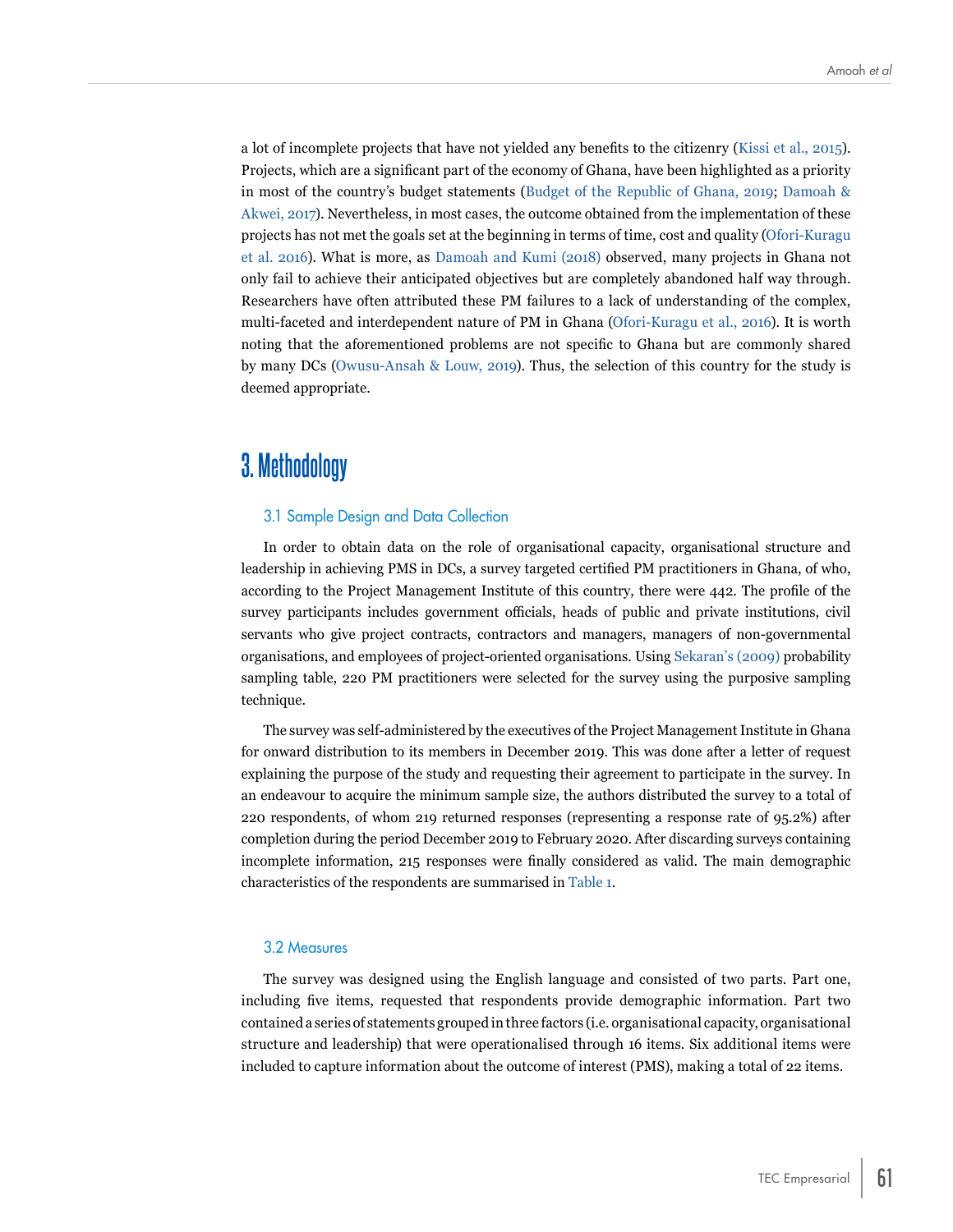|                  | <b>Number</b>                  | %      |    |
|------------------|--------------------------------|--------|----|
|                  | Gender                         |        | De |
| Male             | 171                            | 79.50  | i  |
| Female           | 44                             | 20.58  |    |
| Total            | 215                            | 100.00 |    |
|                  | Age                            |        |    |
| 18-20            | $\overline{\mathbf{4}}$        | 1.90   |    |
| $21-31$          | 73                             | 34.00  |    |
| $31 - 40$        | 91                             | 42.30  |    |
| $41 - 50$        | 34                             | 15.80  |    |
| $> 50$           | 13                             | 6.00   |    |
| Total            | 215                            | 100.00 |    |
|                  | <b>Education</b>               |        |    |
| Certificate      | 9                              | 4.20   |    |
| Diploma          | 29                             | 13.50  |    |
| <b>Bachelors</b> | 109                            | 50.70  |    |
| Masters          | 65                             | 30.20  |    |
| Doctorate        | $\mathfrak{S}$                 | 1.40   |    |
| Total            | 215                            | 100.00 |    |
|                  | <b>Work Experience (Years)</b> |        |    |
| Below 1          | 9                              | 4.20   |    |
| $1 - 5$          | 83                             | 38.60  |    |
| $6 - 10$         | 66                             | 30.70  |    |
| Above 10         | 57                             | 26.50  |    |
| Total            | 215                            | 100.00 |    |
|                  | <b>PM Certification</b>        |        |    |
| PMP              | 130                            | 60.50  |    |
| CAPM             | 68                             | 31.60  |    |
| PMI-RMP          | $\boldsymbol{7}$               | 3.30   |    |
| PMI-PBA          | $\sqrt{3}$                     | 1.40   |    |
| <b>OTHER</b>     | $\overline{7}$                 | 3.30   |    |
| Total            | 215                            | 100.00 |    |

<span id="page-7-0"></span>Table 1: mographic<del>.</del> information

A five-point Likert scale (1 denoting "strongly disagree", 5 denoting "strongly agree") was used when asking respondents to express their level of agreement with each of the 22 statements included in the survey. The scales to measure the three main constructs of interest were adapted and modified from those proposed in the studies by [Aniagyei \(2011\),](#page-19-3) [Blaskovics \(2014\)](#page-19-4) and Hyväri (2006). The selection of these scales was as a result of their fit with the objectives of this study. Furthermore, the scales have been already validated and tested for reliability, and thus can serve as a baseline. [Table 2](#page-8-0) contains the detailed list of items.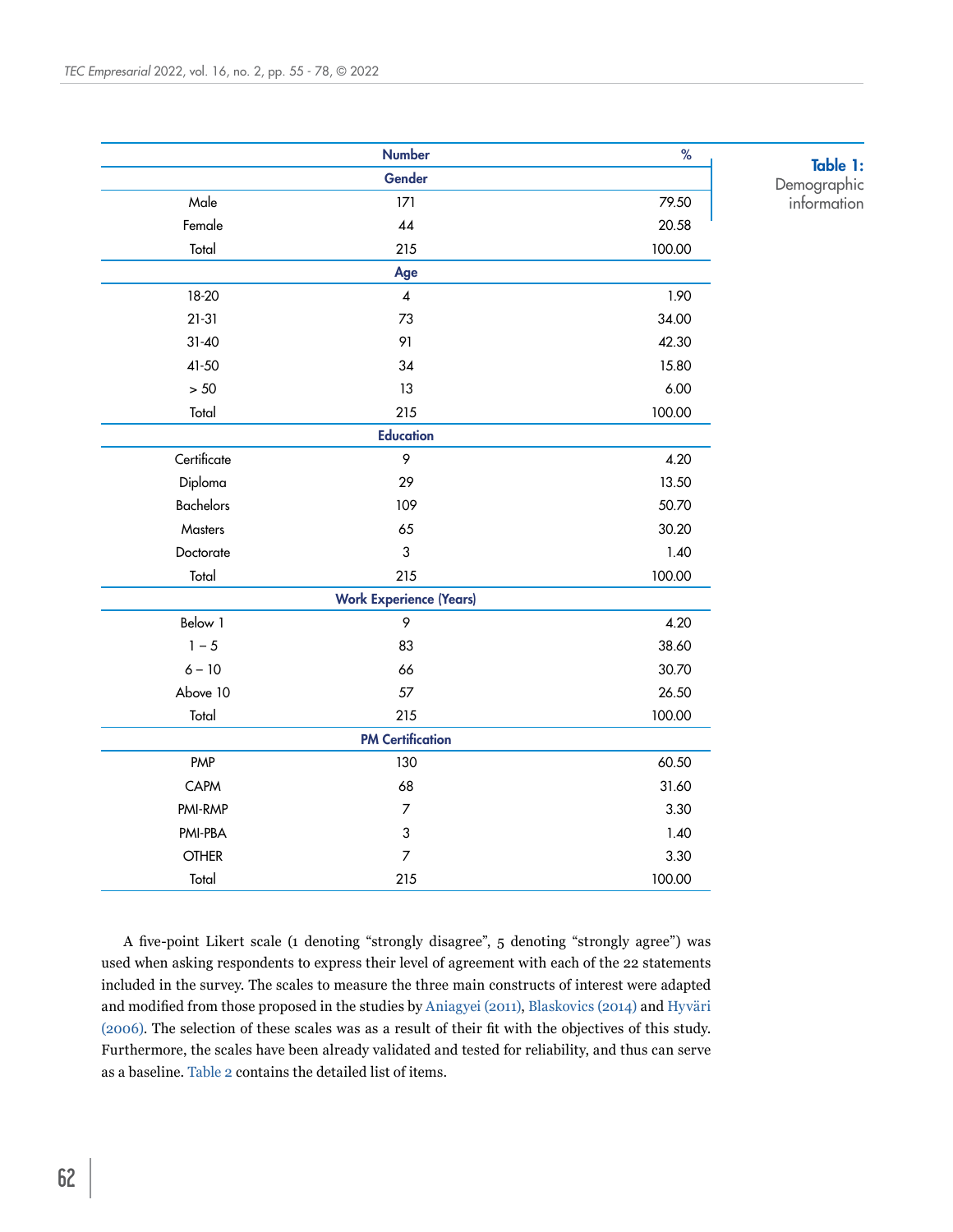<span id="page-8-0"></span>

| Table 2:           | Organisational | Organisational                         | <b>OSss1</b>      | Formalisation                                                                            |
|--------------------|----------------|----------------------------------------|-------------------|------------------------------------------------------------------------------------------|
| List of dimensions | structure      | structure-<br>systems and<br>structure | OSss2a            | Explicit rules, regulations, policies and procedures govern organisational<br>activities |
| and items          |                |                                        | OSss3             | Communication flow                                                                       |
|                    |                | Organisational                         | OSspc4            | Span of control                                                                          |
|                    |                | structure-span                         | OSspc5            | Bureaucracy                                                                              |
|                    |                | of control                             | OSspc6            | Centralisation                                                                           |
|                    | Leadership     |                                        | LEAD1             | Leadership skills and behaviours                                                         |
|                    |                |                                        | LEAD <sub>2</sub> | Leaders technical knowledge                                                              |
|                    |                |                                        | LEAD <sub>3</sub> | Open to creativity, innovation and new ideas                                             |
|                    |                |                                        | LEAD4             | Leaders ability to connect with others in a positive way                                 |
|                    |                |                                        | LEAD <sub>5</sub> | Personal Integrity                                                                       |
|                    | Organisational |                                        | OC <sub>1</sub>   | Organisational governance                                                                |
|                    | capacity       |                                        | OC <sub>2</sub>   | Availability of enough competent human capital                                           |
|                    |                |                                        | OC <sub>3</sub>   | Enough technical capacity to carry out complex projects                                  |
|                    |                |                                        | OC4               | Well laid down legal structures                                                          |
|                    |                |                                        | OC <sub>5</sub>   | Availability of adequate IT infrastructure to support complex PM activities              |
|                    | Project        |                                        | PMS <sub>1</sub>  | Project schedule management                                                              |
|                    | management     |                                        | PM <sub>S2</sub>  | Project cost management                                                                  |
|                    | success        |                                        | PMS3              | Project risk management                                                                  |
|                    |                |                                        | PMS4              | Project quality management                                                               |
|                    |                |                                        | PMS5              | Costumers expectations management                                                        |
|                    |                |                                        | PM <sub>S6</sub>  | Project team management                                                                  |

#### 3.3. Method

To corroborate the suitability of the data for factor analysis, the Kaiser–Meyer–Olkin (KMO) test and the Bartlett's test of sphericity ([Mikkelsen, 2019](#page-21-15)) were conducted (see [Table 3](#page-9-0)). Results provided a KMO test value of 0.799, exceeding the recommended threshold value of 0.60, thus indicating good sampling adequacy and that data were suitable for factor analysis. The Bartlett's test of sphericity was also positive and significant at 0.05 (i.e.  $\chi^2 = 1424.042$ , df = 120, p = 0.000 < 0.05), confirming a linear relationship between the variables [\(Meyer & Collier, 2001](#page-21-16); [Pallant,](#page-22-14)  [2010](#page-22-14)). Both tests were performed using SPSS for Windows v25.

Next, to validate the factor structure of the measurement variables, an exploratory factor analysis was run using principal components analysis and varimax rotation. To ensure the overall consistency of our measures, the reliability analysis of the factors obtained was confirmed using Cronbach's alpha and composite reliability. The discriminant validity analysis was conducted using the standardised covariances between the latent factors and examining whether the interfactor correlations were lower than the square root of the average variance extracted (AVE).

Once the factors were established, in the next step we examined how they combine in order to facilitate PMS. Identification of the combination(s) of factor(s) yielding a certain outcome calls for the use of configurational approaches. Qualitative comparative analysis (QCA) is the preferred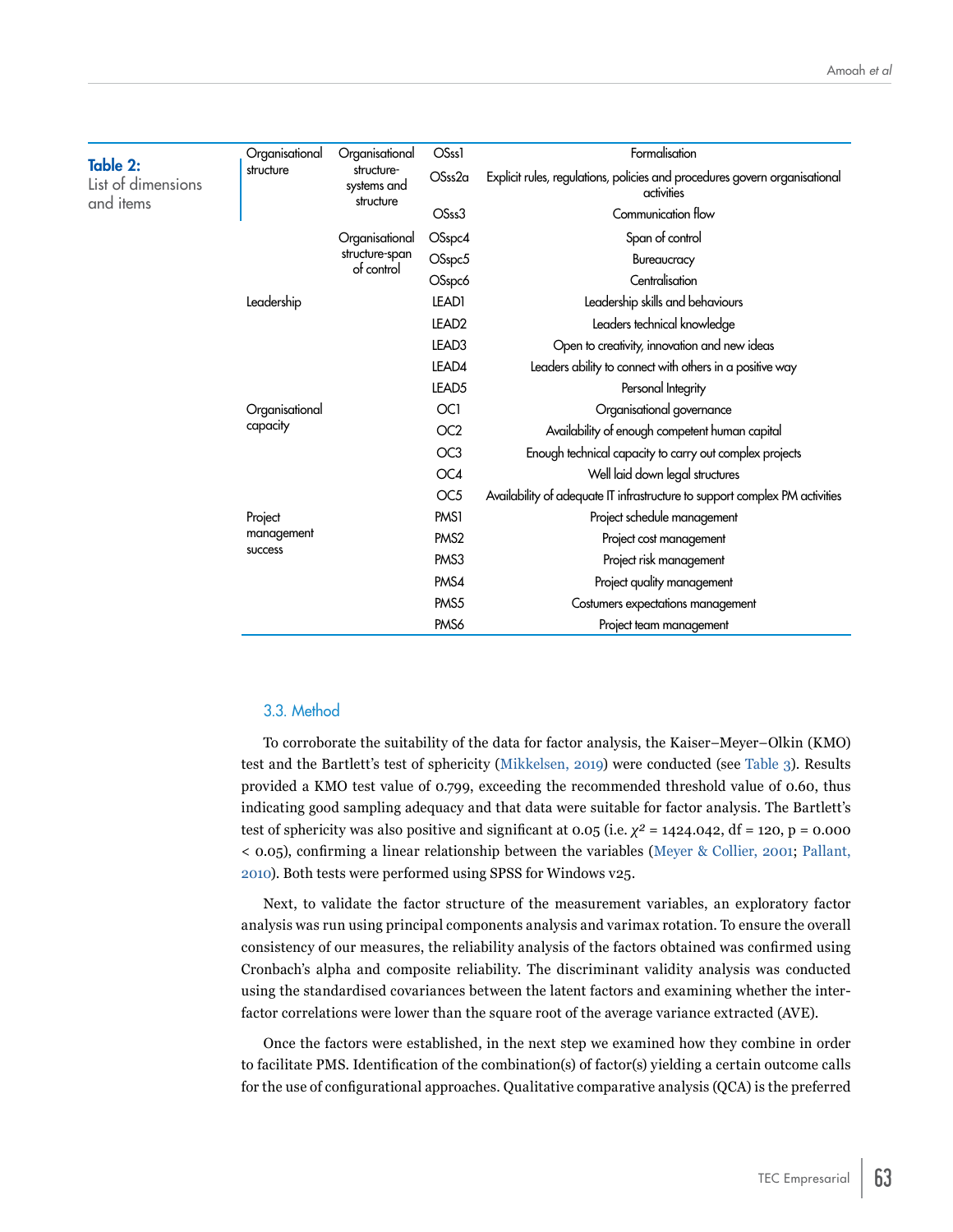method for addressing this type of research question ([Schneider & Wagemann, 2012](#page-22-15)). QCA is a hybrid method that combines the advantages of both qualitative analysis (case-oriented research) and quantitative analysis (variables-oriented research). QCA helps to explore equifinality—that is, how multiple causal paths underline a certain phenomenon ([Salam et al., 2017](#page-22-16)). One of the distinctive features of this method is that it uses Boolean logic instead of the traditional correlation methods to set causal conditions strongly related to a particular outcome ([Ragin, 2008](#page-22-17)). This technique relies on the analysis of sufficient and necessary conditions to produce an outcome, and has strengths for small to medium-level case studies. A condition is deemed necessary if it is present in all instances of the outcome, while a condition will be considered sufficient if a particular outcome emerges whenever the condition is present [\(Schneider & Wagemann, 2012](#page-22-15)).

<span id="page-9-0"></span>

|                                                  | <b>KMO and Bartlett's Test</b> |          | Table 3:           |
|--------------------------------------------------|--------------------------------|----------|--------------------|
| Kaiser-Meyer-Olkin Measure of Sampling Adequacy. |                                | 0.799    | Kaiser-Meyer-Olkin |
| Bartlett's Test of Sphericity                    | Approx. Chi-Square             | 1424.042 | (KMO) Test and     |
|                                                  | df                             | 120      | Bartlett's Test of |
|                                                  | Sig.                           | 0.000    | Sphericity         |

QCA is particularly relevant to the context of this study because the factors explaining PMS are multifaceted and complex in nature. This is due to the inherent complexity a project entails and the presence of distinct participants in the PM process. Thus, studying the effects of these factors independently will not be enough to provide a clear understanding of the problem [\(Ofori, 2013](#page-22-3); [Yanwen, 2012](#page-23-2)). Instead of assessing the individual effect of each condition on the outcome, we evaluate cases as configurations of conditions ([Ragin, 2008](#page-22-17)). Another reason for the use of QCA is that this technique is better suited for conducting an assessment in a specific context, showing how multiple causal recipes relate to a particular outcome and help answer certain questions that could not be addressed via conventional variables-oriented analyses ([Ragin, 2008\)](#page-22-17).

QCA has two main variants: crisp-set qualitative comparative analysis (csQCA) and fuzzy-set qualitative comparative analysis (fsQCA). For the purpose of this study, we used fsQCA, with the aid of the fsQCA 3.0 software. The greatest difference between csQCA and fsQCA is that the former utilises the traditional aggregation concept using 0 (out of the set) and 1 (inside the set), while fsQCA accounts for varying degrees of membership between 0 (fully out of the set) and 1 (fully in), therefore minimising the loss of information. Because of the nuanced nature of the conditions influencing our outcome, fsQCA was selected over csQCA ([Choi, 2009](#page-20-13)).

### **4. Results**

#### 4.1 Scale validation

To help reduce and group similar items into appropriate dimensions, factor analysis was conducted using principal components analysis and varimax rotation. The 16 items included in the survey were used at this step. To retain an item, we imposed the following criteria: the item (a)

64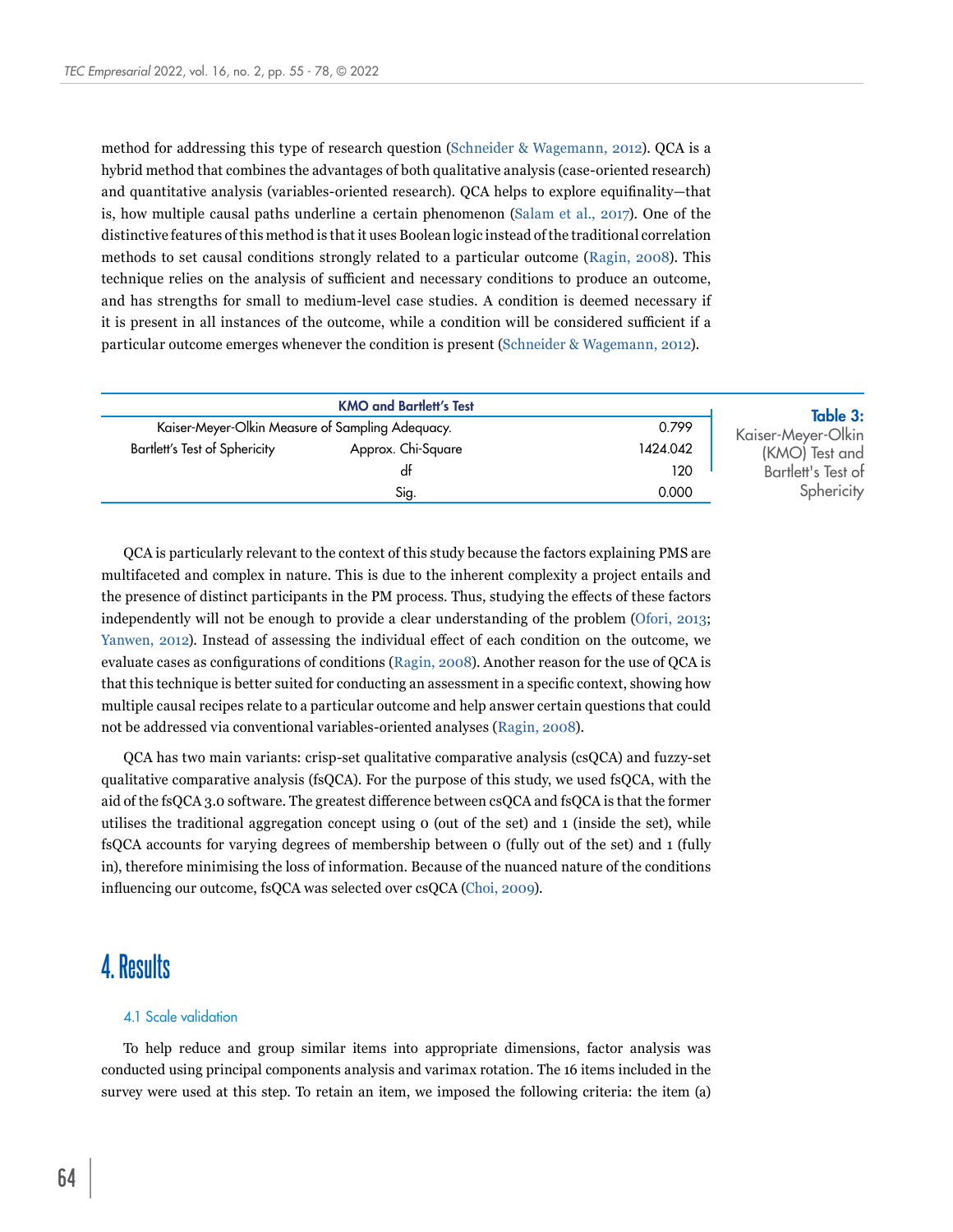loaded at 0.6 or more on a factor; (b) did not load at greater than 0.5 on two factors; (c) had an itemto-total correlation of greater than 0.5; and (d) had an eigenvalue greater than 1 ([Ladhari, 2012](#page-21-17)). In total, four factors emerged from our analyses with eigenvalues greater than 1 [\(Kaiser, 1960](#page-21-18)), explaining 65.97 per cent of the variance in the sample, as shown in [Table 4](#page-10-0).

<span id="page-10-0"></span>

| Table 4:             |                   |          | EFA (16 ITEMS) |          |          |
|----------------------|-------------------|----------|----------------|----------|----------|
| Matrixes of the      |                   | 2-LEAD   | 3-OSss         | $1-OC$   | 4-OSspc  |
| components extracted | LEAD <sub>2</sub> | 0.896    | 0.029          | $-0.027$ | $-0.012$ |
| from the FA          | LEAD3             | 0.846    | $-0.068$       | $-0.120$ | 0.088    |
|                      | LEAD4             | 0.823    | $-0.020$       | 0.042    | 0.141    |
|                      | LEAD1             | 0.752    | 0.156          | $-0.125$ | $-0.043$ |
|                      | OSss1             | $-0.070$ | 0.796          | $-0.034$ | 0.214    |
|                      | OSss3             | $-0.039$ | 0.792          | $-0.025$ | 0.227    |
|                      | OC <sub>5</sub>   | 0.097    | 0.757          | $-0.028$ | 0.243    |
|                      | OSss2             | 0.148    | 0.705          | 0.116    | 0.172    |
|                      | LEAD <sub>5</sub> | $-0.032$ | 0.481          | $-0.061$ | 0.435    |
|                      | OC <sub>2</sub>   | 0.036    | 0.112          | 0.834    | $-0.100$ |
|                      | OC <sub>3</sub>   | 0.078    | 0.177          | 0.796    | $-0.124$ |
|                      | OC4               | $-0.152$ | $-0.182$       | 0.792    | 0.206    |
|                      | OC1               | $-0.275$ | $-0.158$       | 0.791    | 0.097    |
|                      | OSspc4            | 0.128    | 0.230          | 0.001    | 0.735    |
|                      | OSspc5            | 0.061    | 0.260          | 0.021    | 0.729    |
|                      | OSspc6            | $-0.010$ | 0.331          | 0.034    | 0.717    |
|                      | % of Variance     | 18.302   | 18.274         | 16.469   | 12.922   |

New labels were proposed after the groupings from the factor analysis, given the relatively few overlaps with the original dimensions. Even though the model for this study is made up of three latent factors, four factors emerged from the factor analysis and were therefore used in the next steps. Specifically, organisational structure split into two sub-factors, which have been labelled organisational structure (systems and structures) (OSss) and organisational structure (span of control) (OSspc). The two remaining factors are organisational capacity (OC) and leadership (LEAD).

To examine the uni-dimensionality of the newly obtained factors, four new independent factor analyses using an orthogonal rotation method (varimax) were conducted, each of them containing the items identified in the previous step (the shaded items in [Table 4](#page-10-0)). The four factors extracted only one factor each, validating our approach. [Table 5](#page-11-0) provides the statistics for reliability and convergent validity for the four factors, as well as the loading of those items that significantly contribute to explain each factor (loadings > 0.66). In all instances the Cronbach's alpha and the composite reliability exceeded the threshold value of 0.7 for internal consistency ([Shemwell et al.,](#page-22-18)  [2015](#page-22-18)). Also, the AVE [\(dos Santos & Cirillo, 2021](#page-20-14)) of each factor was greater than 0.5, which is the benchmark of the required threshold ([Fornell & Larcker, 1981\)](#page-20-15), suggesting a good fit.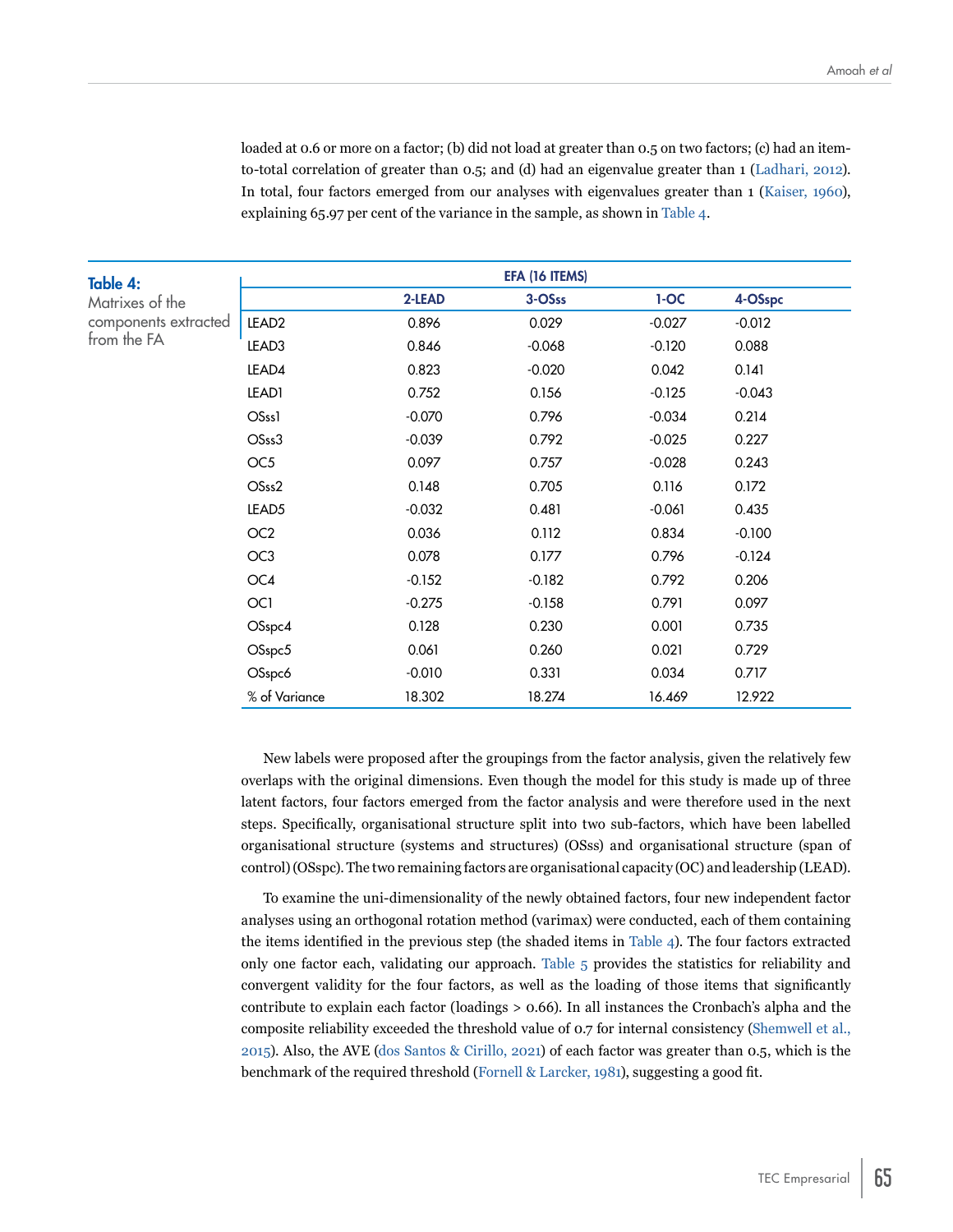<span id="page-11-0"></span>

|                                                    |                 |           | $\mathbf 2$                     |                   | 3               | 4                                    |       |                              |
|----------------------------------------------------|-----------------|-----------|---------------------------------|-------------------|-----------------|--------------------------------------|-------|------------------------------|
|                                                    |                 | <b>OC</b> | <b>LEAD</b>                     |                   | <b>OSss</b>     | <b>OSspc</b>                         |       | Table 5:<br>Factor loads and |
|                                                    | OC <sub>1</sub> | 0.825     | LEAD1                           | 0.762 OSss1 0.827 |                 | OSspc4                               | 0.809 | their reliability            |
|                                                    | OC <sub>2</sub> | 0.815     |                                 |                   |                 | LEAD2 0.900 OSss2 0.752 OSspc5 0.791 |       | statistics                   |
|                                                    | OC <sub>3</sub> | 0.776     |                                 |                   |                 | LEAD3 0.856 OSss3 0.814 OSspc6       | 0.811 |                              |
|                                                    | OC4             | 0.818     | LEAD4 0.830                     |                   | OC5 0.830       |                                      |       |                              |
| Alpha Cronbach                                     |                 | 0.823     | 0.846                           | 0.818             |                 |                                      | 0.754 |                              |
| Range of Cronbach's alpha if an item is<br>deleted |                 |           | 0.768 - 0.796  0.754 - 0.858    | 0.754 - 0.803     |                 | $0.625 - 0.752$                      |       |                              |
| Range of total corrected scale and<br>correlations |                 |           | $0.606 - 0.666$ $0.605 - 0.796$ |                   | $0.575 - 0.675$ | $0.519 - 0.627$                      |       |                              |
| Composite Reliability                              |                 | 0.883     | 0.904                           | 0.881             |                 |                                      | 0.846 |                              |
| Average Variance Extracted (AVE)                   |                 | 0.654     | 0.703                           |                   | 0.650           |                                      | 0.646 |                              |

*\*\*\* All loads significant at p-value = 0.01*

With the exception of LEAD, the Cronbach's alpha values did not improve when one of the items was deleted from the scales for each dimension, and the correlations between each item and the total corrected scales were all above 0.5. In the specific case of LEAD, we decided not to remove any item because the new Cronbach's alpha when doing so was not significantly different from the initial one. All the items were shown to have significant loads  $(t > 2.58)$ ; thus convergent validity was confirmed for all the factors ([Malhotra, 1999](#page-21-19)).

To establish the extent to which factors are distinct and uncorrelated, and to confirm whether dissimilar measures are in fact unrelated, discriminant validity analysis was carried out. [Table 6](#page-12-0)  shows the results for the analysis of the discriminant validity, which was conducted using linear correlations of standardised covariances among latent factors by investigating whether the interfactor correlations were below the square root of the AVE [\(Fornell & Larcker, 1981](#page-20-15)). Note that the square root of each AVE was greater than the off-diagonal elements. Thus, discriminant validity was also verified ([Hair et al., 2010](#page-20-16)).

Finally, we also controlled for potential common method bias using two approaches. Firstly, we used Harman's single-factor test ([Meyer et al., 1993\)](#page-21-20). In this test, the first largest common factor accounted for 38.47 per cent of the total variance, revealing that no single construct accounted for more than half of all the variance ([Podsakoff et al., 2003](#page-22-19)). Additionally, we examined the correlation matrix of the latent constructs as suggested by [Pavlou et al. \(2007\)](#page-22-20). As shown in Table [6](#page-12-0), there are no high correlations which could compromise the data. Therefore, we concluded that common method bias was not a major concern in this study.

#### 4.2 Configurations that explain PMS in DCs

Next, a QCA was performed to investigate the causal paths that lead to PMS in DCs. The factors obtained after the factor analysis were used as the antecedent conditions, while PMS was used as the outcome. Data were transformed (i.e. calibrated, using the QCA nomenclature) into fuzzy-set terms, expressing the values of each observation according to their degree of membership from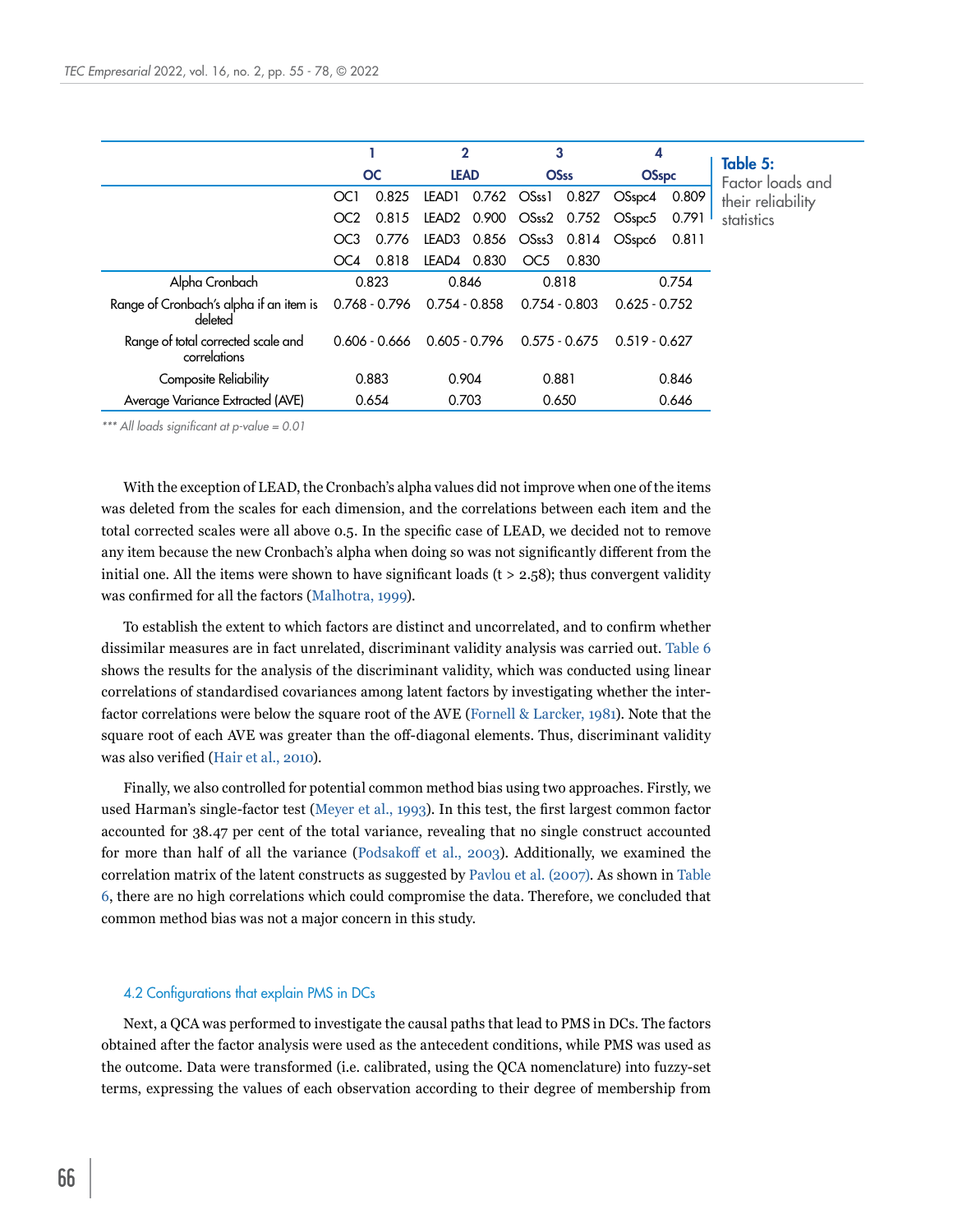0 (full non-membership) to 1 (full membership), 0.5 being the crossover point. Similar to Alrik and Dușa (2013) and [Ragin \(2008\)](#page-22-17), observations falling in the 90th percentile represented the threshold of 0.95 (equivalent to full membership), while the 10th percentile was used as the 0.05 cut-off point (full non-membership). The median was used to proxy the cross-over point—i.e. observations with maximum ambiguity with respect to their membership in the set (see [Table 7](#page-12-1)).

<span id="page-12-0"></span>

| Table 6:              |                                               |           |       |           |       |  |
|-----------------------|-----------------------------------------------|-----------|-------|-----------|-------|--|
| Correlation matrix of | Organisational capacity                       | 0.809     |       |           |       |  |
| factors               | Leadership                                    | $-0.161*$ | 0.839 |           |       |  |
|                       | Organisational structure-systems & structures | $-0.011$  | 0.081 | 0.806     |       |  |
|                       | Organisational structure-span of control      | 0.029     | 0.113 | $0.556**$ | 0.804 |  |

*\* Correlation significant at 0.05*

*\*\* Correlation significant at 0.01*

*In the main diagonal are the square root of the AVE of each construct.*

#### <span id="page-12-1"></span>Table 7:

Calibration of the outcome and the antecedent conditions

| <b>Condition</b>                              | <b>Membership Threshold Values</b>                  |         |      |  |  |  |
|-----------------------------------------------|-----------------------------------------------------|---------|------|--|--|--|
|                                               | Full Non-membership Crossover point Full Membership |         |      |  |  |  |
| Organisational capacity                       | $-1.55$                                             | 0.16    | 1.13 |  |  |  |
| Leadership                                    | $-1.36$                                             | 0.28    | 1.21 |  |  |  |
| Organisational structure-systems & structures | $-1.44$                                             | 0.12    | 1.04 |  |  |  |
| Organisational structure-span of control      | $-1.33$                                             | $-0.03$ | 1.16 |  |  |  |
| <b>Outcome</b>                                |                                                     |         |      |  |  |  |
| Project management success                    | $-1.06$                                             | $-0.54$ | 1.45 |  |  |  |

Testing for the necessity of the antecedent conditions in prediction of the desired outcome is one of the first steps in QCA ([Meyer et al., 1993](#page-21-20)). Consistency scores greater than 0.9 indicate necessity [\(Ragin, 2008](#page-22-17)); however, as shown in [Table 8,](#page-13-0) there is no antecedent condition that can predict the outcome alone. Thus these preliminary results seem to be in line with the initial intuition that a combination of the latent factors can provide more explanation for the outcome.

Next, the truth table was built. This table contains all logically plausible combinations of conditions. It has  $2^k$  rows, k being the number of causal conditions. Combinations with case membership scores greater than 0.5 are assigned to that combination. Finally, a logical reduction of statements is obtained. During this process, rows are simplified based on two parameters: coverage (i.e. empirical relevance of the solution) and consistency (i.e. the extent to which cases sharing similar conditions have the same results). Both measures range from 0 to 1. Recommended values for acceptable consistency and coverage are 0.75 and 0.45, respectively ([Ragin, 2008\)](#page-22-17).

[Table 9](#page-13-1) contains the three distinct recipes that result from the analysis, verifying the initial hypothesis for the existence of different successful combinations of factors. It is notable that although all three configurations are equally valid, the third (configuration 3) has the highest raw coverage value (0.522) and therefore covers a greater proportion of cases in the sample. The distinction between core and peripheral conditions is used to systematise comparison of the solutions ([Fiss,](#page-20-17)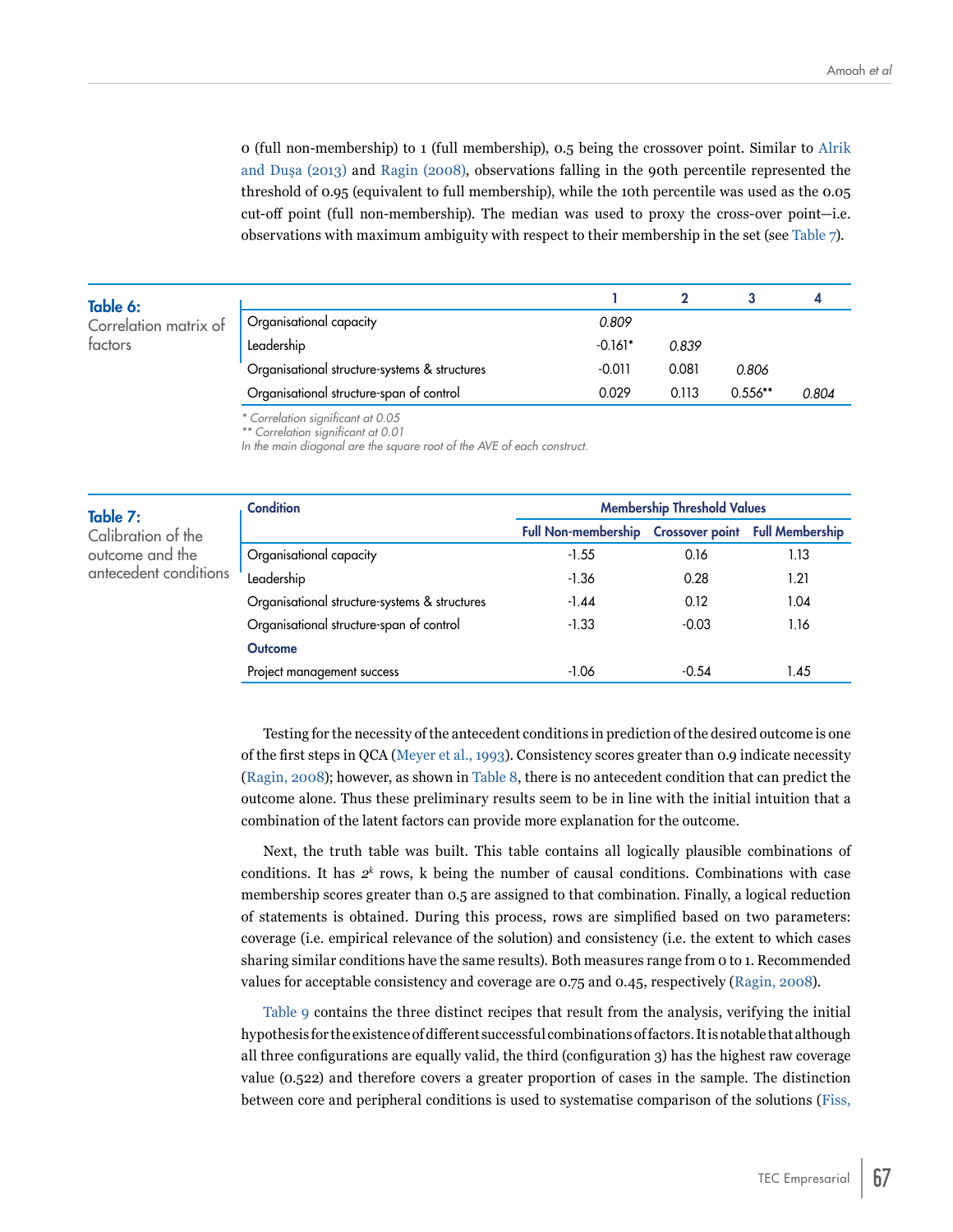[2011](#page-20-17); [Ragin, 2008](#page-22-17)). Core conditions depict the vital causes with robust causal relationships with the outcome of interest, while peripheral conditions are more expendable as they are contingent on specific segments. The solution coverage is 0.661, while the solution consistency is 0.862. All the three configurations also show acceptable consistency scores greater than or equal to 0.828. Raw coverage figures are notably high, implying that the degree to which each recipe explains the outcome is sound. However, unique coverage figures are rather low, suggesting that the proportion of cases that are exclusively explained by the configuration is low. In other words, there are cases in the sample that emerge from a combination of different recipes.

<span id="page-13-0"></span>

| <b>Antecedent Conditions</b> | Consistency | Coverage | Table 8:             |
|------------------------------|-------------|----------|----------------------|
| OC                           | 0.699       | 0.690    | Necessary conditions |
| $\sim$ OC                    | 0.493       | 0.530    | analysis             |
| LEAD                         | 0.761       | 0.801    |                      |
| $\sim$ LEAD                  | 0.390       | 0.393    |                      |
| <b>OSss</b>                  | 0.620       | 0.603    |                      |
| $\sim$ OSss                  | 0.563       | 0.615    |                      |
| OSspc                        | 0.628       | 0.596    |                      |
| $\sim$ OSspc                 | 0.562       | 0.633    |                      |

<span id="page-13-1"></span>

| <b>Antecedent Conditions</b>                  |           | <b>Configurations</b> |       | Table 9:                         |
|-----------------------------------------------|-----------|-----------------------|-------|----------------------------------|
|                                               |           | $\mathbf{2}$          | 3     | Sufficient                       |
| Organisational capacity                       |           |                       |       | configurations of                |
| Leadership                                    |           |                       |       | antecedent conditions<br>for PMS |
| Organisational structure-systems & structures |           | $\otimes$             |       |                                  |
| Organisational structure-span of control      | $\otimes$ |                       |       |                                  |
| Raw coverage                                  | 0.437     | 0.447                 | 0.522 |                                  |
| Unique coverage                               | 0.038     | 0.030                 | 0.116 |                                  |
| Consistency                                   | 0.867     | 0.859                 | 0.914 |                                  |
| Solution coverage                             |           | 0.661                 |       |                                  |
| Solution consistency                          |           | 0.862                 |       |                                  |
| Frequency threshold                           |           | 3.000                 |       |                                  |
| Consistency threshold                         |           | 0.828                 |       |                                  |

*Black circles*  $\bullet$  *indicate the presence of a condition, and circles with*  $\otimes$  *indicate its absence. Blank spaces indicate "don't care". All conditions in the table are core conditions.*

[Table 9](#page-13-1) further shows that leadership is one of the most relevant factors accounting for PMS in DCs. This factor stands as a core condition and appears in all three configurations, although it is not sufficient per se, requiring its combination with the absence of span of control (configuration 1), the absence of systems and structures (configuration 2), or the presence of organisational capacity (configuration 3).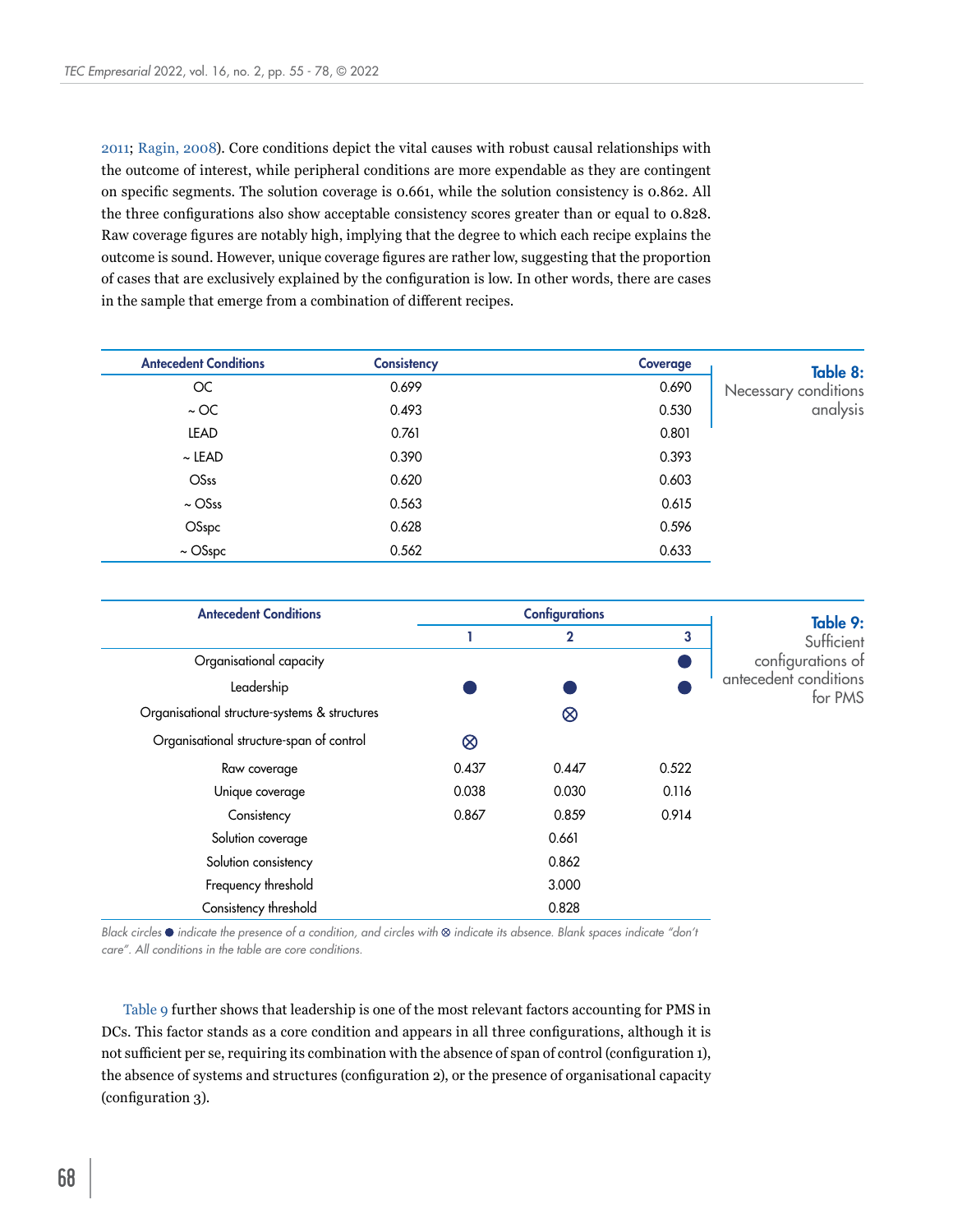Diving deeper into each of the configurations, we observe that in configuration 1, the presence of leadership combines with the absence of organisational structure (span of control), both being core conditions. This implies that with fewer people, reduced centrality and less administrative paperwork, competent project managers and/or leadership are critical.

The presence of leadership is also determinant in configuration 2 (core condition). In this case, the path suggests the combination of strong leadership with the absence of organisational structure (systems and structures) (also as a core condition). This path includes those projects in which leadership compensates for underdeveloped operational processes within the organisation, with systems and structures being unclearly defined. Strong guidance during the different stages in a project (planning, execution and implementation) can overcome organisations' poor formalisation, inexplicit rules, regulations, policies and procedures governing organisational activities, improper communication flow and underdeveloped systems.

Finally, configuration 3 embraces those cases in which both leadership and organisational capacity are present. This solution indicates that although strong leadership is a must, it might not be enough, requiring strong organisational capacity. This situation (i.e. the need for organisational capacity) is particularly aggravated when managing complex projects, which typically entail a high level of uncertainty and involve many different stakeholders. In this scenario, the organisation's ability to, for instance, execute the project effectively, delivering services/products that both satisfy present customer expectations and anticipate future demand, is of utmost importance, even if the organisation scores high for leadership.

#### 4.3 Robustness check

To further explore the main features associated with PMS, similar to [Blaskovics \(2014\)](#page-19-4), we mimic QCA using structural equation modelling (SEM). We are aware of the existing controversies that this practice entails ([Zhao & Yan, 2020\)](#page-23-8), yet we argue that the comparison is meaningful in that it illustrates how QCA—which is based on a fundamentally different approach to causation can complement traditional analysis performed using SEM approaches. Therefore, the results presented below should be carefully interpreted, as each method is grounded upon a different conceptual perspective.

Firstly, we conducted an analysis of the four factors as dimensions of a second-order confirmatory factor analysis (CFA). The model was estimated using the robust maximum likelihood method from the asymptotic variance–covariance matrix. The fit statistics obtained in the measurement model estimation are shown in [Table 10,](#page-15-0) and the results obtained converged towards the factors established in the validation of the scale. This table also reports the coefficients for the independent relationships established by the model and its t-values. The Satorra–Bentler *χ²* was 314.87, with 179 degrees of freedom and a p-value of 0.000; *χ²*/df was 1.76, which was below the acceptable limit of 5. The root mean square error of approximation (RMSEA) was 0.060; the comparative fit index (CFI) was 0.952; while the 90 per cent confidence interval of RMSEA was reported to be between 0.048 and 0.070. Taking the significance of the robust *χ²* statistic with caution and bearing in mind the global indicators, we concluded that the global fit was acceptable.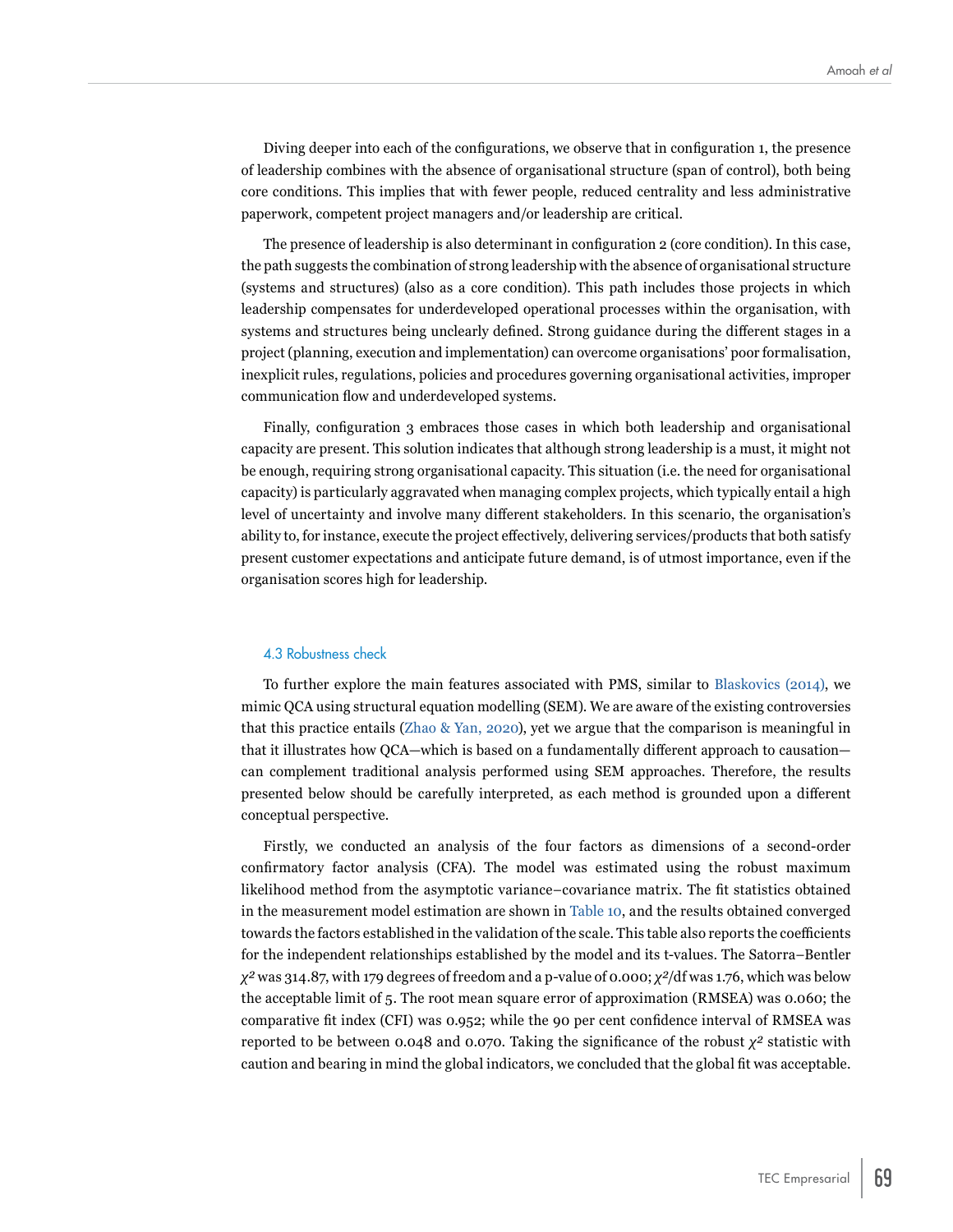<span id="page-15-0"></span>

|                              |                                                 | Load                            | t-value           | $r^2$ | Table 10:           |
|------------------------------|-------------------------------------------------|---------------------------------|-------------------|-------|---------------------|
| Organisational               | OC1                                             | 0.785                           |                   | 0.617 | Confirmatory factor |
| capacity                     | OC <sub>2</sub>                                 | 0.714                           | 12.890            | 0.509 | analysis            |
|                              | OC <sub>3</sub>                                 | 0.672                           | 9.570             | 0.451 |                     |
|                              | OC4                                             | 0.764                           | 11.570            | 0.584 |                     |
| Leadership                   | LEAD1                                           | 0.661                           |                   | 0.437 |                     |
|                              | LEAD <sub>2</sub>                               | 0.877                           | 11.590            | 0.769 |                     |
|                              | LEAD3                                           | 0.798                           | 10.370            | 0.637 |                     |
|                              | LEAD4                                           | 0.782                           | 9.520             | 0.611 |                     |
| Organisational               | OSss1                                           | 0.768                           |                   | 0.589 |                     |
| structure-<br>systems &      | OSss2                                           | 0.641                           | 8.800             | 0.411 |                     |
| structures                   | OSss3                                           | 0.748                           | 11.560            | 0.560 |                     |
|                              | OC <sub>5</sub>                                 | 0.764                           | 8.270             | 0.584 |                     |
| Organisational               | OSspc4                                          | 0.673                           |                   | 0.452 |                     |
| structure-span<br>of control | OSspc5                                          | 0.660                           | 6.650             | 0.436 |                     |
|                              | OSspc6                                          | 0.722                           | 8.060             | 0.521 |                     |
|                              |                                                 | <b>Standardised Coefficient</b> | t-value           | $r^2$ |                     |
| Project                      | Organisational capacity                         | 0.653                           | 10.380*           | 0.822 |                     |
| management<br>success        | Leadership                                      | 0.789                           | 9.330*            |       |                     |
|                              | Organisational structure-systems & structures   | 0.138                           | 1.319             |       |                     |
|                              | Organisational structure-span of control        | $-0.217$                        | $-2.050*$         |       |                     |
|                              | <b>Goodness of fit summary</b>                  |                                 |                   |       |                     |
|                              | Satorra-Bentler scaled X <sup>2</sup>           |                                 | 314.868           |       |                     |
|                              | Degrees of freedom (df)                         |                                 | 179               |       |                     |
|                              | p-value                                         |                                 | 0.000             |       |                     |
|                              | $X^2/df$                                        |                                 | 1.759             |       |                     |
|                              | Comparative fit index (CFI)                     |                                 | 0.952             |       |                     |
|                              | Root mean-square error of approximation (RMSEA) |                                 | 0.060             |       |                     |
|                              | 90% confidence interval of RMSEA                |                                 | $(0.048 - 0.070)$ |       |                     |

When using SEM to regress the factors against the outcome of interest (PMS), the results revealed that organisational capacity has a significant causal relationship with PMS (β = 0.653, t-value = 10.380), meaning that project-oriented organisations with improved capacity are likely to experience a higher PMS rate, and vice versa. Similarly, leadership is found to be a significant predictor of PMS (β = 0.789, t-value = 9.330). This positive relationship suggests that the type, competence and skills of leaders of project-oriented organisations in DCs are critical; therefore, training in leadership skills must be guaranteed in order to ensure PMS. This result is consistent with the QCA, in which leadership was found to be a core condition, present in all configurations.

The SEM model also showed that organisational structure (systems and structures) positively influences PMS, but this relationship is not statistically significant (β = 0.138, t-value = 1.319). In contrast, organisational structure (span of control) is found to have a negative impact on PMS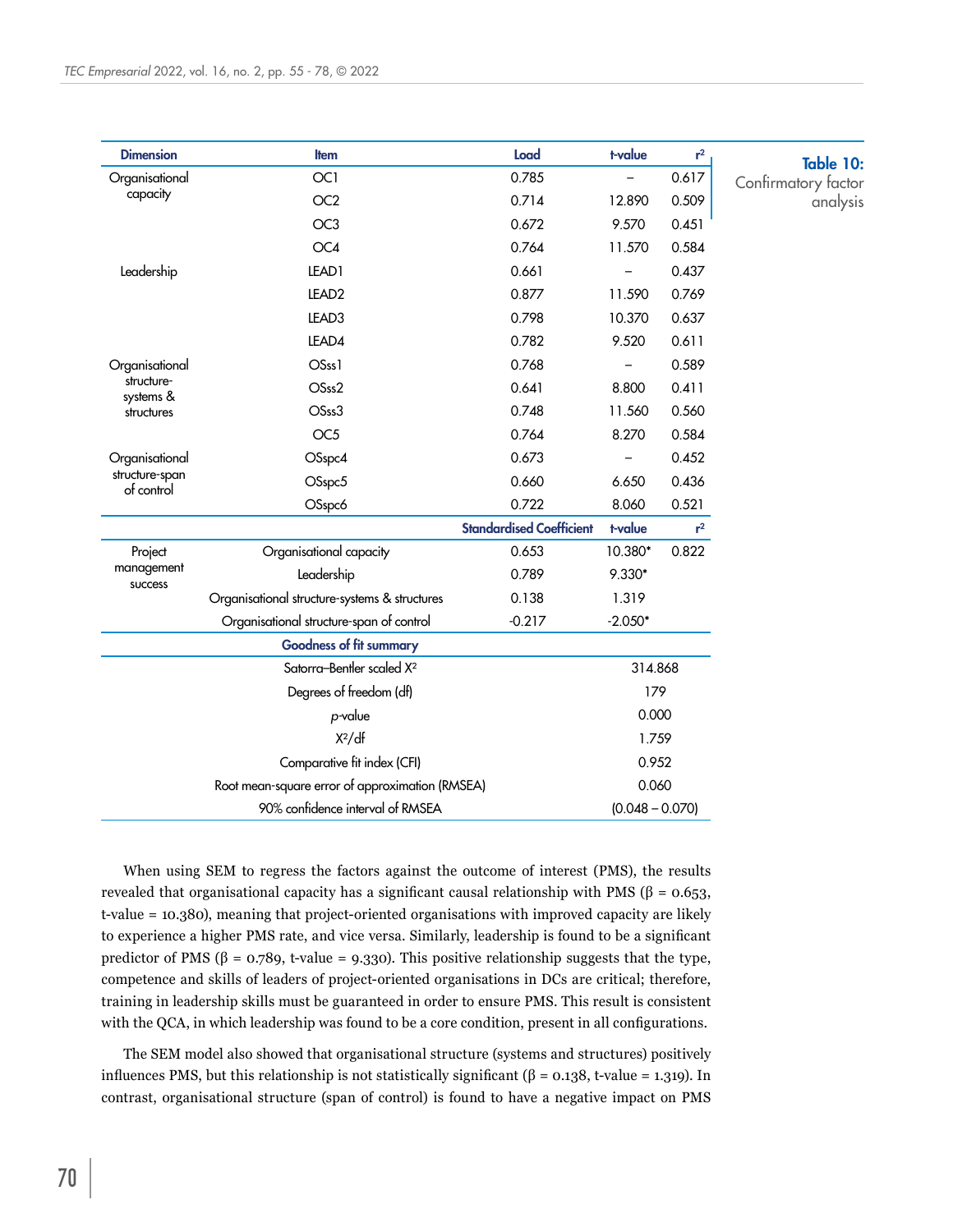$(\beta = -0.217, t-value = -2.050)$ , which means that the likelihood of it leading to PMS is higher in project-oriented organisations that are more flexible (less bureaucratised and less administrative paperwork), decentralised and organised in small project teams. This result is consistent with the findings from the QCA, where in addition to strong leadership, an organisational structure characterised by small teams, reduced centrality and fewer administrative barriers is preferred.

## **5. Discussion**

Evidence shows that PM in many DCs tends to experience high levels of failure. Aiming to offer practical insights for PM in these countries to help them leverage their limited resources, this study examines how different combinations of major factors signalled in the PM literature (i.e. organisational capacity, organisational structure and leadership) are characterised in DCs and how they should be combined in order to yield PMS. The results provide intriguing policy recommendations for project initiators in DCs.

One of the key findings of this study is the role played by organisational capacity in shaping PMS. When examining the net effect in the SEM model, we observed that this factor positively influences PMS. That is, project-oriented organisations that have the capacity to fulfil their mission through a blend of sound management, strong governance, effective utilisation of skills, assets and resources, and a persistent rededication to assessing and achieving results are more likely to achieve PMS. The direction of this effect is aligned with the findings of [Cox et](#page-20-6)  [al. \(2018\)](#page-20-6) and [Rankonyana \(2015\)](#page-22-5), where the capacity to communicate effectively and transfer knowledge was directly linked to the quality delivered, the time spent and, ultimately, the overall management of a project. At this point, it is worth highlighting that our results from the QCA open new avenues for project-oriented organisations that have limited organisational capability and, instead of preventing them from achieving PMS, we observe that their route to PMS is tied to strong leadership.

Consequently, before accepting any project contract in DCs, project-oriented organisations need to assess the project thoroughly and determine whether their capacity suffices. This capacity includes competent human resources (which, in turn, are linked with leadership), IT infrastructure, as well as networks and linkages with other organisations and groups. Indeed, a major limitation in implementing and managing projects in DCs upon completion is not financial resources but the capacity of the project-oriented organisation ([Bjorvatn & Wald, 2018](#page-19-7)). It is therefore recommended that organisations clearly define their procedures and internal systems, as excessive rigidity and ambiguity might come at the expense of flexibility and thus constrain the capacity of the organisation to respond rapidly to the specificities of PM in DCs.

Another relevant outcome of this study is that the interpretation of the role played by organisational structure is not straightforward. Our results suggest that the absence of span of control might not necessarily be a limitation; on the contrary, in the presence of strong leadership, shortcomings associated with less systematised procedures and more radial and scattered management systems might not be an impediment to achieve PMS: instead, they offer the flexibility that DCs' PM requires. Likewise, well laid down procedures, rules, regulations, policies, and established communication channels are not a must in DCs.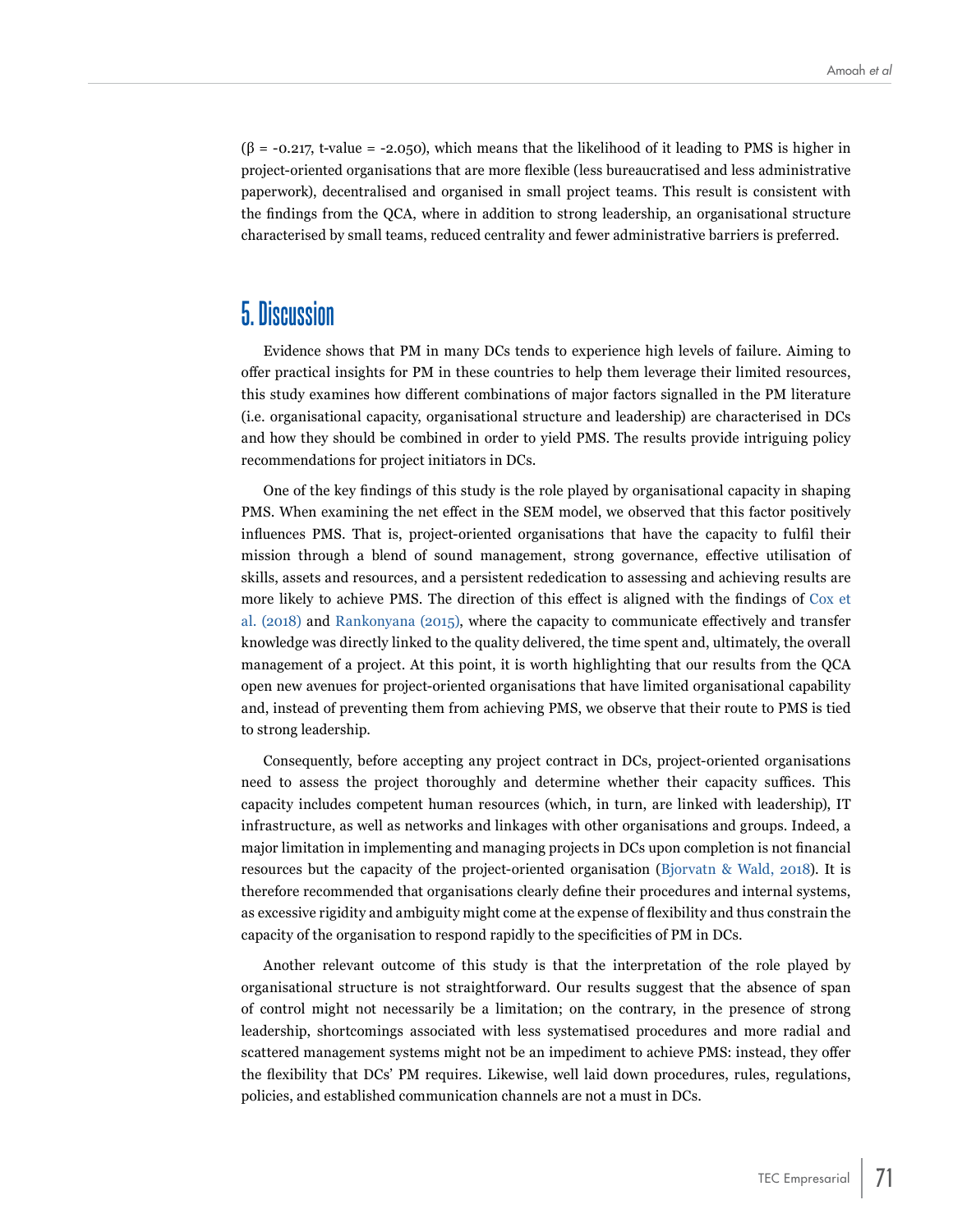In fact, projects in DCs seems to benefit when each project is conceived as a unique endeavour and, instead of following a rigid structure to monitor it, each project is individually designed and tracked using the instruments and techniques that are most suitable to complete it successfully. Yet, for this flexibility to work, again, strong leadership is needed. This means that reducing bureaucracy and dismantling fixed structures is preferred, which leads us to advocate the use of decentralised and loose structures in which employees work in small teams. The adoption of electronic systems can help in this direction since these systems reduce bureaucracy and promote monitoring and transparency.

Finally, we observed that leadership is the backbone of PMS. The configurations obtained in the QCA suggest that if a project-oriented organisation is bureaucratic and is in a situation where a project manager supervises too many subordinates, it cannot successfully manage a project in a DC unless it has leadership with the required competences. Likewise, the presence of organisational capacity alone is not enough, requiring a strong figure leading the project during its conception, planning, execution and implementation ([Larson & Gray, 2014\)](#page-21-13). The findings from the SEM analysis reinforce that the leadership style, behaviour and competence exhibited by leaders are paramount to success, especially in a geographical area where the structures, processes and frameworks of the project-oriented organisations are not well laid down.

#### 5.1 Implications

From a managerial perspective, the findings from this study indicate that, as a matter of policy, project-oriented organisations in DCs should rely on qualified project managers to lead projects. Managers who lead project teams in DCs need to have sound knowledge in the field and a deep understanding of the geographical context in which the project is being managed. The leaders should possess both technical and soft skills/competencies. Arguably, not all project managers might possess these skills as PM courses tend to be more oriented towards the specificities and technicalities of the job. However, soft skills should not be overlooked, it being imperative to offer adequate training for continuous professional development in these abilities, which will help project managers to lead effectively ([Ahadzie et al., 2009](#page-19-10)).

Furthermore, leaders of project-oriented organisations conducting projects in DCs should have the ability to integrate team members around the organisational goals, define roles and responsibilities, communicate with key stakeholders, and motivate and inspire the team ([Siles,](#page-22-1)  [2021](#page-22-1)). They should provide the required framework and structures that allow projects to be viewed as an integrated system of activities that are interrelated and that develop and evolve over the entire project lifecycle.

From the findings of this study, the causal relationship for organisational structure with the outcome was found not to be straightforward. Specifically, while there is support for the effect of organisational structure (span of control) on PMS, when examining organisational structure (systems and process) the relationship is not significant. This implies that the theory underlining Hyväri's (2006) model for PMS can be used in the context of DCs, though with some adjustments. The need for this fine-tuning is obviously a result of the differences in context in the application of the model.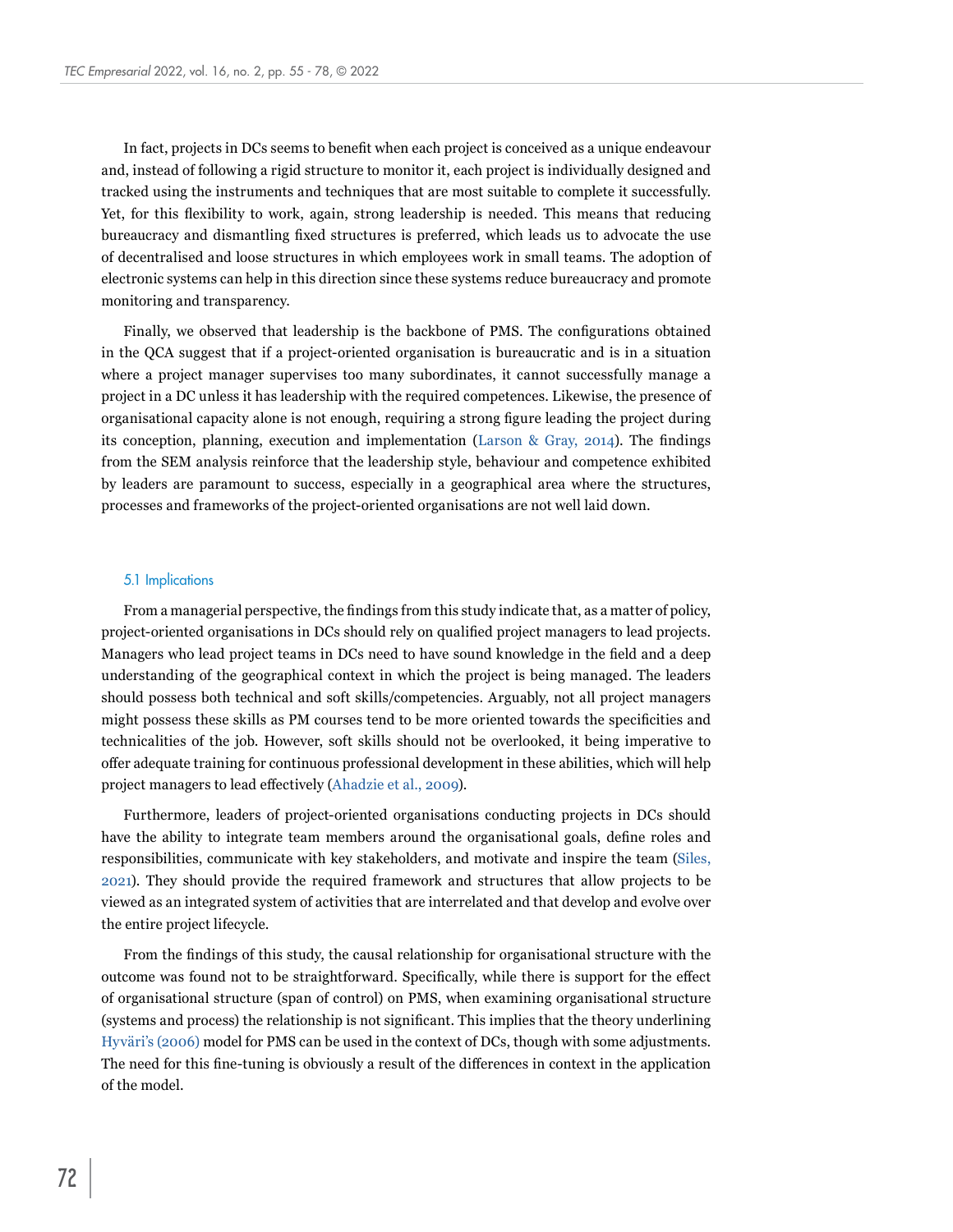Finally, from the findings of this study, one can observe the existence of distinct pathways, suggesting that there is no unique formula, but that different situations might require the adoption of diverse PM strategies to manage projects in DCs successfully.

### **6. Contribution and concluding remarks**

The evidence of multiple construction projects failing or being abandoned without finishing calls for a better understanding of the challenges PM face in DCs. With the ultimate purpose of making recommendations for policy and practice to overcome these problems, the aim of this study has been to validate the relevance and effect in PMS in DCs of three major factors identified in the literature—organisational capacity, organisational structure and leadership. To do so, we have revised the extant literature and particularised the abovementioned factors in the peculiar and complex setting of DCs. Our findings reveal that organisational capacity, organisational structure and leadership might combine in different ways, it being possible to observe a set of equally valid configurations that project managers should consider in order to manage projects in DCs successfully.

The original contribution of this research stems from putting a spotlight on how projects can be successfully managed in DCs. By highlighting which factors are critical and their impact on PMS, it is expected that the problem of high-level PM failures in DCs can be better addressed. Unsuccessful project delivery is a reflection of flawed management practices. We expect that deepening knowledge on the major factors that affect PMS in DCs will help both policymakers and managers of project-oriented organisations in these countries to develop more appropriate policies and use resources more efficiently.

Methodologically, this study contributes to the PM literature by using novel alternative analytical techniques to create an appropriate model that catalyses the adoption of appropriate approaches that support the efficient management of projects in DCs. The study makes a theoretical contribution by providing new insights to add to the existing literature in the specific context of PM in DCs. In this regard, this study is one of the very first to provide a model that ca be used by project-oriented organisations to achieve PMS in DCs.

#### 6.1 Limitations and suggestions for future research

Although this research was conducted using a rigorous process, the study is not free of limitations, which, in turn, present new opportunities for future research. For instance, despite being able to characterise organisational capacity, organisational structure and leadership in DCs, our analyses did not consider other factors, such as culture, politics and the project's external environment, that might play a role in shaping PMS. Future studies might consider expanding the model and including these types of contextual factor. Another limitation is that since the instrument used to capture respondents' perceptions regarding the components of the factors influencing PMS in DCs is quantitative, a degree of subjectivity might be contained in the data collected. Future works might consider triangulating the data with interviews with relevant stakeholders, including both experienced researchers in PM in DCs and major players (i.e. practitioners) from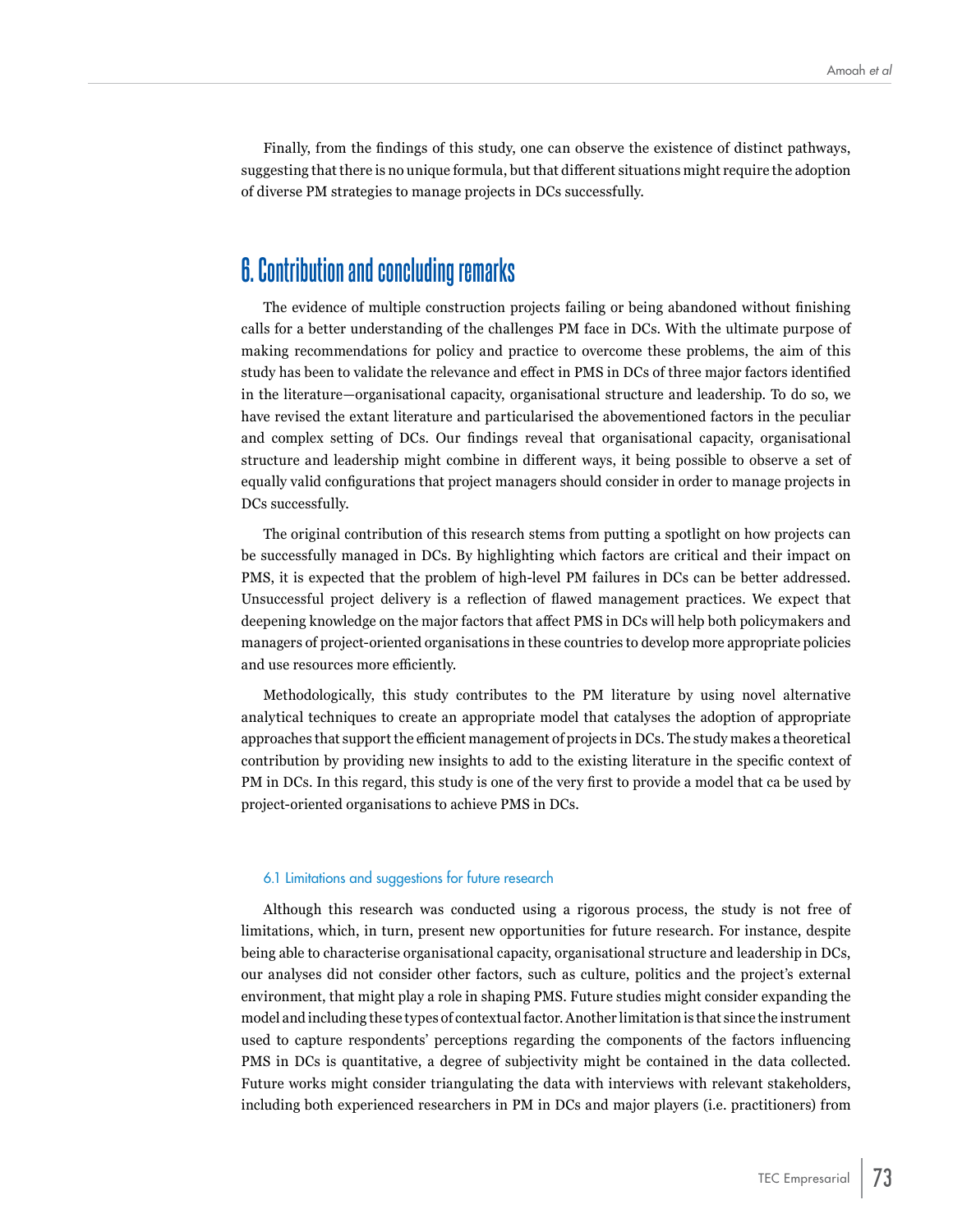these countries. Last but not least, our dataset is cross-sectional. New research endeavours might consider analysing the effect of specific interventions (e.g. training in leadership skills) in the attempt to improve PMS.

# **Acknowledgments**

This paper was written using responses form members of the project management institute and other project management experts in Ghana. The authors are grateful to them.

### **References**

- <span id="page-19-5"></span>Ackah, D. (2020). Roots of Project Failure and Abandonment in Developing Countries. *Project Management Scientific Journal, 4*(4), 45-61.
- <span id="page-19-10"></span>Ahadzie, D. K., Proverbs, D. G., Olomolaiye, P. O., & Ankrah, N. A. (2009). Competencies required by project managers for housing construction in Ghana: Implications for CPD agenda. *Engineering, Construction and Architectural Management, 16*(4), 353-375. <https://doi.org/10.1108/09699980910970842>
- <span id="page-19-6"></span>Ahmed, R., & Mohamad N. A. (2016). Exploring the relationship between multi-dimensional top management support and project success: An international study. *Engineering Management Journal, 28*(1), 54-67. <https://doi.org/10.1080/10429247.2015.1136525>
- <span id="page-19-0"></span>Alias, Z., Zawawi, E. M., Yusof, K., & Aris, N. M. (2014). Determining critical success factors of project management practice: A conceptual framework. *Procedia - Social and Behavioral Sciences, 153*, 61-69. <https://doi.org/10.1016/j.sbspro.2014.10.041>.
- Alrik, T & Dușa, A. (2013). *Qualitative comparative analysis with R*. A user's guide. New York; Heidelberg; Dordrecht; London: Springer.
- <span id="page-19-2"></span>Amoah, A., & Marimon, F. (2021). Project managers as knowledge workers: competencies for effective project management in developing countries. *Administrative Sciences, 11*(4), 131. <https://doi.org/10.3390/admsci11040131>
- Amoah, A., Berbegal-Mirabent, J., & Marimon, F. (2021). Making the management of a project successful: Case of construction projects in developing countries. *Journal of Construction Engineering and Management, 147*(12), 04021166. [https://doi.org/10.1061/\(ASCE\)CO.1943-7862.0002196](https://doi.org/10.1061/(ASCE)CO.1943-7862.0002196)
- <span id="page-19-3"></span>Aniagyei, W. (2011). *The effect of organizational structure on project performance: the case of Aga Ltd*. A Doctoral dissertation, Kwame Nkrumah University of Science and Technology, Ghana.
- <span id="page-19-1"></span>Asiedu, R. O., & Adaku, E. (2019). Cost overruns of public sector construction projects: a developing country perspective. *International Journal of Managing Projects in Business, 13*(1), 66-84. <https://doi.org/10.1108/IJMPB-09-2018-0177>
- <span id="page-19-7"></span>Bjorvatn, T., & Wald, A. (2018). Project complexity and team-level absorptive capacity as drivers of project management performance. *International Journal of Project Management, 36*(6), 876-888. <https://doi.org/10.1016/j.ijproman.2018.05.003>
- <span id="page-19-4"></span>Blaskovics, B. (2014). Aspects of projects success: The case of a multinational company. *PMUni Conference Vienna*, 14 May.
- <span id="page-19-9"></span>Budget of the Republic of Ghana. (2019). *Budget highlights: A stronger economy for jobs and prosperity*. Accessed March 18, 2022. <https://www.pwc.com/gh/en/assets/pdf/2019-budget-highlights.pdf>
- <span id="page-19-8"></span>Burke, C. S., Stagl, K. C., Klein, C., Goodwin, G. F., Salas, E., & Halpin, S. M. (2006). What type of leadership behaviors are functional in teams? A meta-analysis. *The Leadership Quarterly, 17*(3), 288-307. <https://doi.org/10.1016/j.leaqua.2006.02.007>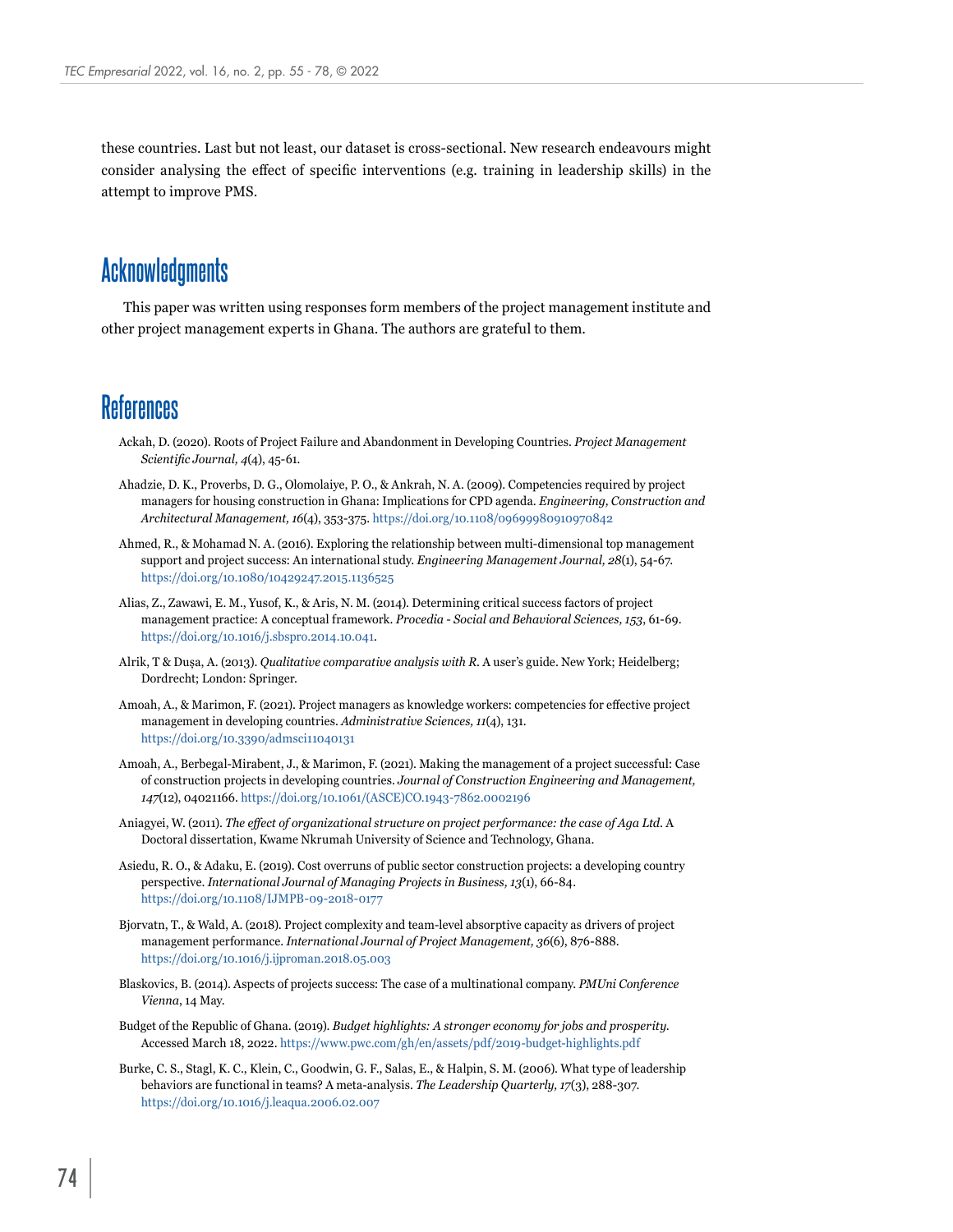- <span id="page-20-13"></span>Choi, Y. J. (2009). Application of fuzzy-set theory in social sciences. *Journal of Governmental Studies, 15*(3), 307-336.
- <span id="page-20-8"></span>Connolly, P., & Lukas, C. (2002). *Strengthening non-profit performance: A funder's guide to capacity building*. St. Paul, MN: Amherst H. Wilder Foundation.
- <span id="page-20-6"></span>Cox, K., Jolly, S., Van Der Staaij, S., & Van Stolk, C. (2018). *Understanding the drivers of organizational capacity*. Cambridge, UK: Rand Corporation.
- <span id="page-20-1"></span>Damoah, I. S., and Akwei, C., (2017). Government project failure in Ghana: a multidimensional approach. *International Journal of Managing Projects in Business, 10*(1), 32-59. <https://doi.org/10.1108/IJMPB-02-2016-0017>
- <span id="page-20-12"></span>Damoah, I. S., and D. K. Kumi. (2018). Causes of government construction projects failure in an emerging economy: Evidence from Ghana. *International Journal of Managing Projects in Business, 11* (3), 558-582. <https://doi.org/10.1108/IJMPB-04-2017-0042>
- Darko, E., & Löwe A. (2016). *Ghana's construction sector and youth employment*. London: Overseas Development Institute.
- <span id="page-20-14"></span>dos Santos, P. M., & Cirillo, M. Â. (2021). Construction of the average variance extracted index for construct validation in structural equation models with adaptive regressions. *Communications in Statistics-Simulation and Computation, 50*(12), 1-13. [https://doi.org/10.1080/03610918.2021.1888122](https://doi.org/10.1080/03610918.2021.1888122
)
- <span id="page-20-11"></span>Dulewicz, V., & Higgs, M. J. (2004). A new instrument to assess leadership dimensions and styles. *Selection & Development Review, 20*(2), 7-12.<http://eprints.soton.ac.uk/id/eprint/51494>
- <span id="page-20-10"></span>Ekundayo, D., Jewell, C., & Awodele, O. A. (2013). Executive project management structure and the challenges facing its adoption in the Nigerian construction. *International Journal of Architecture, Engineering and Construction, 2*(3), 158-169. <http://dx.doi.org/10.7492/IJAEC.2013.015>
- <span id="page-20-9"></span>Engle, N. L. (2011). Adaptive capacity and its assessment. *Global Environmental Change, 21*(2), 647-656. <https://doi.org/10.1016/j.gloenvcha.2011.01.019>
- <span id="page-20-0"></span>Essilfie-Baiden, E. (2019). Challenges of project management in developing countries. *Project Management Scientific Journal, 3*(6), 84-88.
- <span id="page-20-17"></span>Fiss, P. C. (2011). Building better causal theories: A fuzzy set approach to typologies in organization research. *Academy of Management Journal, 54*(2), 393-420. <https://doi.org/10.5465/amj.2011.60263120>
- <span id="page-20-3"></span>Fong, N. K., Wong, L. Y., & Wong, L. T. (2006). Fire services installation related contributors of construction delays. *Building and Environment, 41*, 211-222.<https://doi.org/10.1016/j.buildenv.2005.01.004>
- <span id="page-20-15"></span>Fornell, C. & Larcker, D. F. (1981). Evaluating structural equation models with unobservable variables and measurement error. *Journal of Marketing Research, 18*(February), 39-50. <https://doi.org/10.1177/002224378101800104>
- <span id="page-20-4"></span>Fortune, J., & White, D. (2006). Framing of project critical success factors by a systems model. *International Journal of Project Management, 24*, 53-65. [https://doi.org/10.1016/j.ijproman.2005.07.004.](https://doi.org/10.1016/j.ijproman.2005.07.004)
- <span id="page-20-5"></span>Frefer, A. A., Mahmoud, M., Haleema, H., & Almamlook, R. (2018). Overview success criteria and critical success factors in project management. *Industrial Engineering Management, 7*(10), 244. <https://doi.org/10.4172/2169-0316.1000244>
- <span id="page-20-16"></span>Hair, J. F., Black, W. C., Babin, B. J. & Anderson, R. E. (2010). *Multivariate data analysis* (7th ed.), New York: Pearson.
- <span id="page-20-7"></span>Hanisch, B., Lindner, F., Mueller, A., & Wald, A. (2009). Knowledge management in project environments. *Journal of Knowledge Management, 13*(4), 148-160. <https://doi.org/10.1108/13673270910971897>
- Hyväri, I. (2006). Project management effectiveness in project-oriented business organizations. *International Journal of Project Management, 24*, 216-225.<https://doi.org/10.1016/j.ijproman.2005.09.001>
- <span id="page-20-2"></span>Ika, L. A. (2012). Project management for development in Africa: Why projects are failing and what can be done about it. *Project Management Journal, 43*(4), 27-41. <https://doi.org/10.1002/pmj.21281>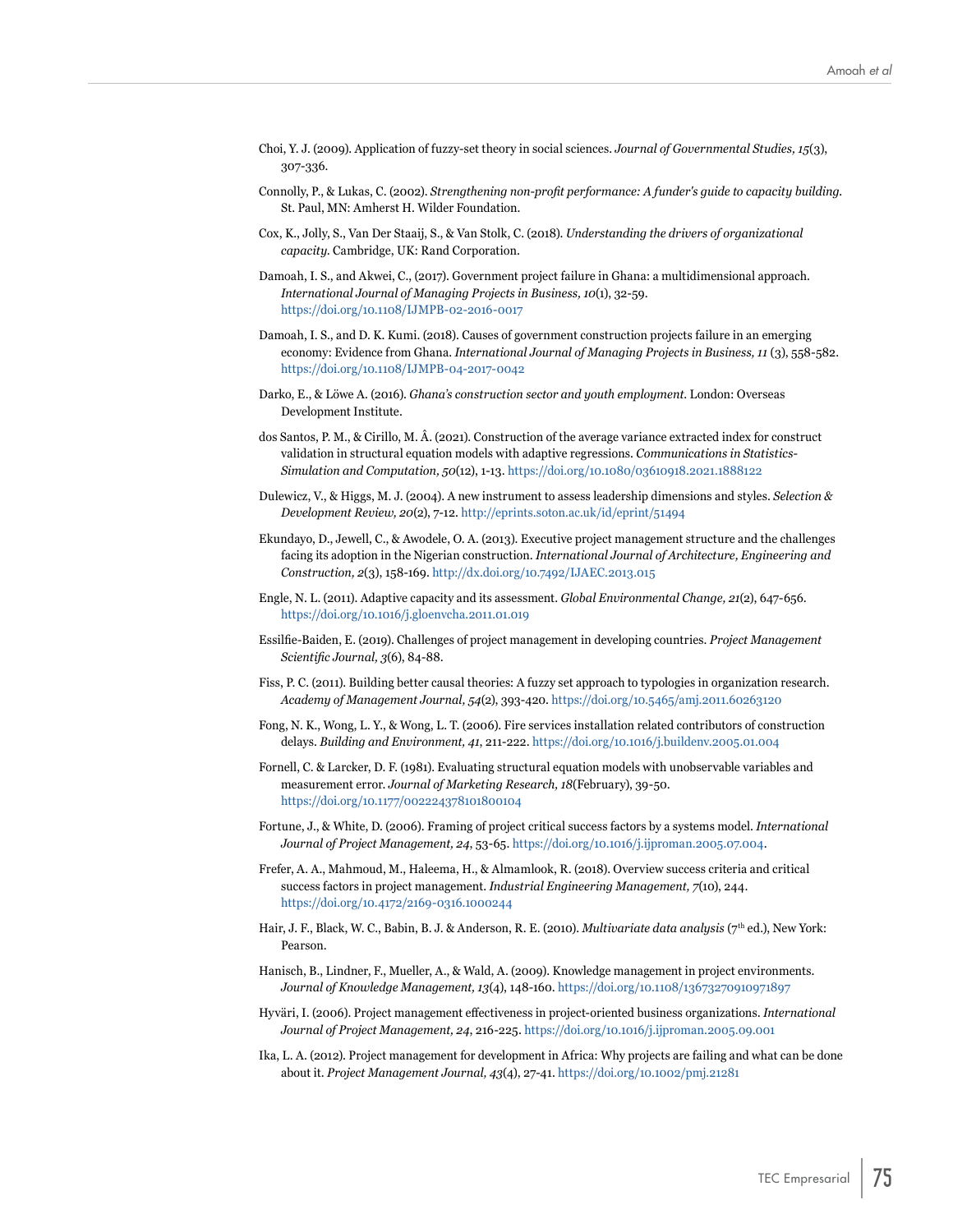- <span id="page-21-0"></span>International Project Management Association (2006). *IPMA competence baseline*, version 3.0. International Project Management Association, Nijkerk.
- <span id="page-21-7"></span>Inuwa, I. I., & Kunya, S. U. (2015). Project management theory exploration for indigenous contractors' project planning in Nigeria. *International Journal of Applied Science and Technology, 5*(3), 12-19.
- <span id="page-21-10"></span>Islam, M. A., Jantan, A. H., & Saimoon, A. (2017). Factors affecting females' participation in leadership positions in RMG industry, Bangladesh. *International Journal of Scientific and Research Publications, 7*(10), 535- 542.
- <span id="page-21-18"></span>Kaiser, H. F. (1960). The application of electronic computers to factor analysis. *Educational and Psychological Measurement, 20*(1), 141-151. <https://doi.org/10.1177/001316446002000116>
- <span id="page-21-1"></span>Kamaruddeen, A. M., Sung, C. F., & Wahi, W. (2020). A study on factors causing cost overrun of construction projects in Sarawak, Malaysia. *Civil Engineering and Architecture, 8*(3), 191-199. <https://doi.org/10.13189/cea.2020.080301>
- <span id="page-21-11"></span>Kerzner, H. R. (2013). *Project management: A systems approach to planning, scheduling, and controlling*. New York: John Wiley.
- <span id="page-21-14"></span>Kissi, E., Ahadzie D. K., & Badu E. (2015). Strategies for improving professional project management practices in the Ghanaian construction industry. *NICMAR-Journal of Construction. Management, 30*(2), 5-9.
- <span id="page-21-17"></span>Ladhari, R. (2012). The lodging quality index: An independent assessment of validity and dimensions. *International Journal of Contemporary Hospitality Management, 24*(4), 628-652. <https://doi.org/10.1108/09596111211217914>
- <span id="page-21-13"></span>Larson, E. W., & Gray, C. F. (2014). *Project management: The managerial process*, (6<sup>th</sup> Ed.). New York: McGraw-Hill Education.
- <span id="page-21-2"></span>Lee, S. S. (2008). *A critique of the fuzzy set methods in comparative social policy (No. 53)*. COMPASSS Working Paper.
- <span id="page-21-9"></span>Lussier, R. N., & Achua, C. F. (2013). Leadership: Theory, application, and skill development, (4th Ed.). South-Western, OH: Mason.
- <span id="page-21-19"></span>Malhotra, N. K. (1999). *Marketing research*: An applied orientation. London: Prentice-Hall International.
- <span id="page-21-12"></span>Meredith, J. R., & Mantel Jr, S. J. (2011). *Project Management: A Managerial Approach*. New York: Wiley Global Education.
- <span id="page-21-20"></span>Meyer, A. D., Tsui, A. S. & Hinings, C. R. (1993). Configurational approaches to organizational analyses. *Academy of Management Journal, 36*(6), 1175-1195. <https://doi.org/10.5465/256809>
- <span id="page-21-16"></span>Meyer, S. M., & Collier, D. A. (2001). An empirical test of the causal relationships in the Baldrige health care pilot criteria. *Journal of Operations Management, 19*(4), 403-425. [https://doi.org/10.1016/S0272-6963\(01\)00053-5](https://doi.org/10.1016/S0272-6963(01)00053-5)
- <span id="page-21-15"></span>Mikkelsen, Y. (2019). Organising the literature in a systematic literature review using factor analysis. *Value in Health, 22*, S769-S770.
- <span id="page-21-4"></span>Milosevic, D., & Patanakul, P. (2005). Standardized project management may increase development projects success. *International Journal of Project Management, 23*(3), 181-192. <https://doi.org/10.1016/j.ijproman.2004.11.002>
- <span id="page-21-8"></span>Mukalula, P. M. (1996). Structural adjustment for a competitive environment: Survival strategies for medium sized organization firms in Zambia. *International Symposium for the Organization and Management of Organization*, Spon, London.
- <span id="page-21-3"></span>Murch, R. (2001). *Project management*. Upper Saddle River, New Jersey: Prentice Hall, Inc.
- <span id="page-21-5"></span>Muriithi, S. M., Waithira, V., & Wachira, M. (2016). Family business founders' influence on future survival of family businesses. *International Journal of Economics, Commerce and Management, 4*(1), 560-575. <http://repository.daystar.ac.ke/xmlui/handle/123456789/3599>
- <span id="page-21-6"></span>Ochieng, V. O. (2016). *Influence of organizational structure on project performance: A case of Taylor Nelson Sofres*. A Doctoral dissertation, University of Nairobi, Nairobi, Kenya.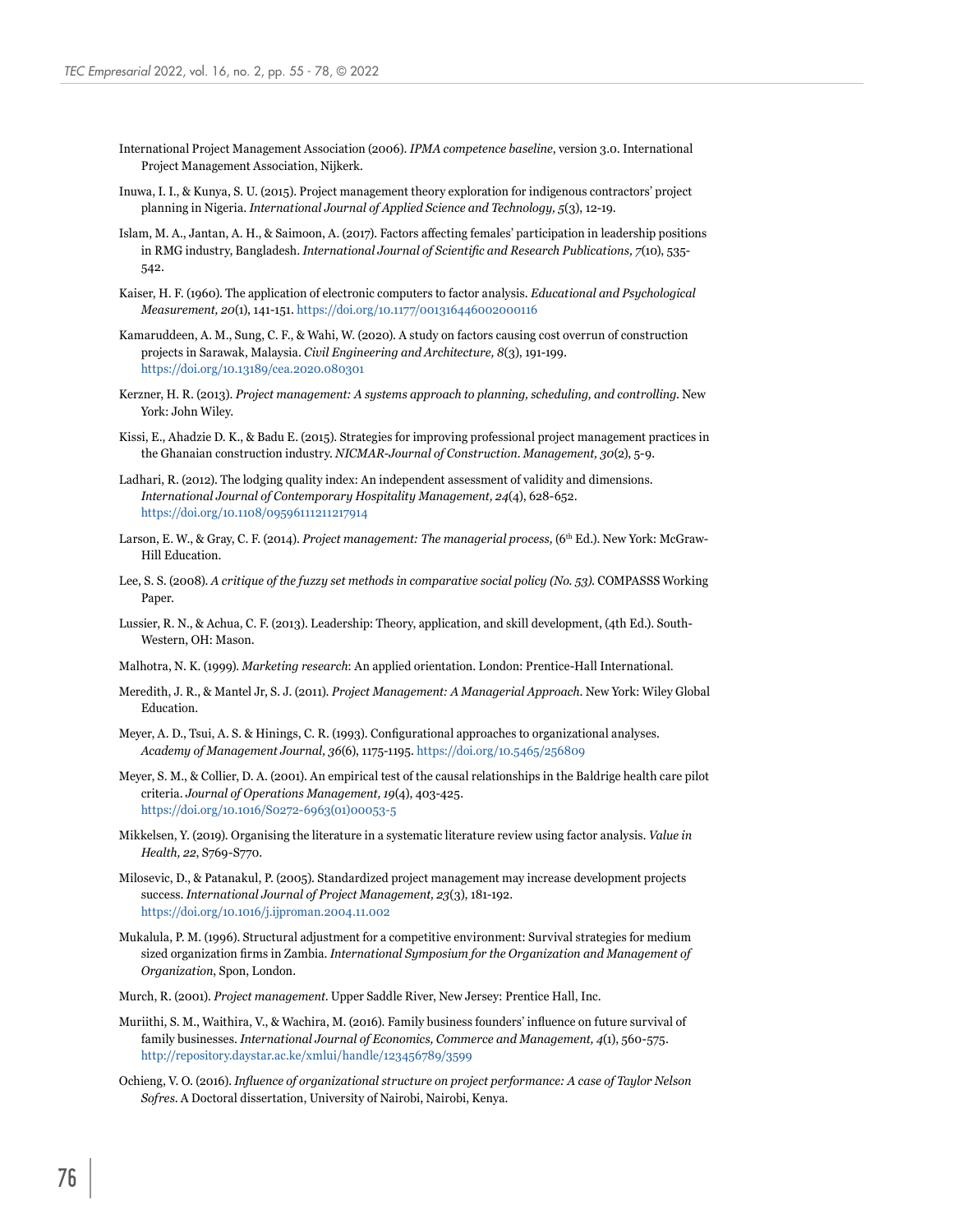- <span id="page-22-3"></span>Ofori, D. F. (2013). Project management practices and critical success factors: A developing country perspective. *International Journal of Business and Management, 8*(21), 14-31.<http://dx.doi.org/10.5539/ijbm.v8n21p14>
- <span id="page-22-4"></span>Ofori-Kuragu, J. K., Owusu-Manu, D., & Ayarkwa, J. (2016). The case for the construction industry council, Ghana. *Journal of Construction in Developing Countries, 21*(212), 131-149. <https://dx.doi.org/10.21315/jcdc2016.21.2.7>
- <span id="page-22-12"></span>Owusu-Ansah, M., & Louw L. (2019). The influence of national culture on organizational culture of multinational companies. *Cogent Social Science, 5*(1), 162-364.<https://doi.org/10.1080/23311886.2019.1623648>.
- <span id="page-22-14"></span>Pallant, J. (2010). *SPSS Survival Manual: A step by step guide to data analysis using the SPSS program* (4<sup>th</sup> ed.), New York: McGraw Hill.
- <span id="page-22-10"></span>Pandya, K. D. (2014). The key competencies of project leader beyond the essential technical capabilities. *IUP Journal of Knowledge Management, 12*(4), 39-48.
- <span id="page-22-20"></span>Pavlou, P.A., Liang, H., & Xue, Y. (2007). Understanding and mitigating uncertainty in online exchange relationships: A principal-agent perspective. *MIS Quarterly, 31*(1), 105-136.
- <span id="page-22-7"></span>Pennings, J. M. (2002). *Structural contingency theory: A reappraisal.* In S. Clegg (ed.)*, Central Currents in Organization Theory: Fundamentals and Applications*, 3, London: Sage Publications
- <span id="page-22-19"></span>Podsakoff, P.M., MacKenzie, S.B., Lee, J.-Y., & Podsakoff, N.P. (2003). Common method biases in behavioural research: A critical review of the literature and recommended remedies. *Journal of Applied Psychology, 88*(5), 879-903.
- <span id="page-22-0"></span>Project Management Institute (2017). A quide to the project management book of knowledge (PMBOK), (6<sup>th</sup> Ed.). Newtown Square: Project Management Institute Inc.
- Radujković, M., & Sjekavica, M. (2017). Project management success factors. *Procedia Engineering, 196*, 607- 615. [https://doi.org/10.1016/j.proeng.2017.08.048](https://doi.org/10.1016/j.proeng.2017.08.048
)
- <span id="page-22-17"></span>Ragin, C. C. (2008). *Redesigning social inquiry: Fuzzy sets and beyond*. Chicago: University of Chicago Press.
- <span id="page-22-5"></span>Rankonyana, L. (2015). *An analysis of the effect of organizational capacity on organizational performance in project implementation: A case of the Organization of Rural Associations for Progress (ORAP)*. A Doctoral dissertation, Stellenbosch University, Stellenbosch.
- <span id="page-22-8"></span>Robbins, S. P., & Barnwell, N. (2006). *Organization theory: Concepts and cases*. Australia: Pearson Education.
- <span id="page-22-6"></span>Sablynski, C. J. (2012). *Foundation of organizational structure*. New Yolk: Sage.
- <span id="page-22-16"></span>Salam, M. A., Ali, M. & Kan, K. A. S. (2017). Analyzing supply chain uncertainty to deliver sustainable operational performance: Symmetrical and asymmetrical modeling approaches. *Sustainability, 9*(12), 2217. <https://doi.org/10.3390/su9122217>
- <span id="page-22-15"></span>Schneider, C. Q. & Wagemann, C. (2012). *Set-theoretic methods for the social sciences: A guide to qualitative comparative analysis*. Cambridge: Cambridge University Press.
- <span id="page-22-13"></span>Sekaran, U. (2009). *Research methods for business* (5th Ed). Hoboken, New Jersey: John Wiley & Sons.
- <span id="page-22-18"></span>Shemwell, J. T., Chase, C. C., & Schwartz, D. L. (2015). Seeking the general explanation: A test of inductive activities for learning and transfer. *Journal of Research in Science Teaching, 52*(1), 58-83. <https://doi.org/10.1002/tea.21185>
- <span id="page-22-11"></span>Sienkiewicz-Malyjurek, K. (2016). Determinants and attributes of leadership in the public safety management system. *Procedia Economics and Finance, 39*, 115-121. [https://doi.org/10.1016/S2212-5671\(16\)30254-4](https://doi.org/10.1016/S2212-5671(16)30254-4)
- <span id="page-22-1"></span>Siles R. (2021). *Definition of project success: Project management for development*. Retrieved on March 23rd, 2022 at <https://www.pm4dev.com/pm4dev-blog/blogger/rodolfosiles.html>
- <span id="page-22-2"></span>Tesfaye, E., Lemma, T., Berhan, E., & Beshah, B. (2017). Key project planning processes affecting project success. *International Journal for Quality Research, 11*(1), 159-172. <https://doi.org/10.18421/IJQR11.01-10>
- <span id="page-22-9"></span>Turner, J. R. (2006). Towards a theory of project management: The nature of the project governance and project management. *International Journal of project management, 2*(24), 93-95. <https://doi.org/10.1016/j.ijproman.2005.11.008>